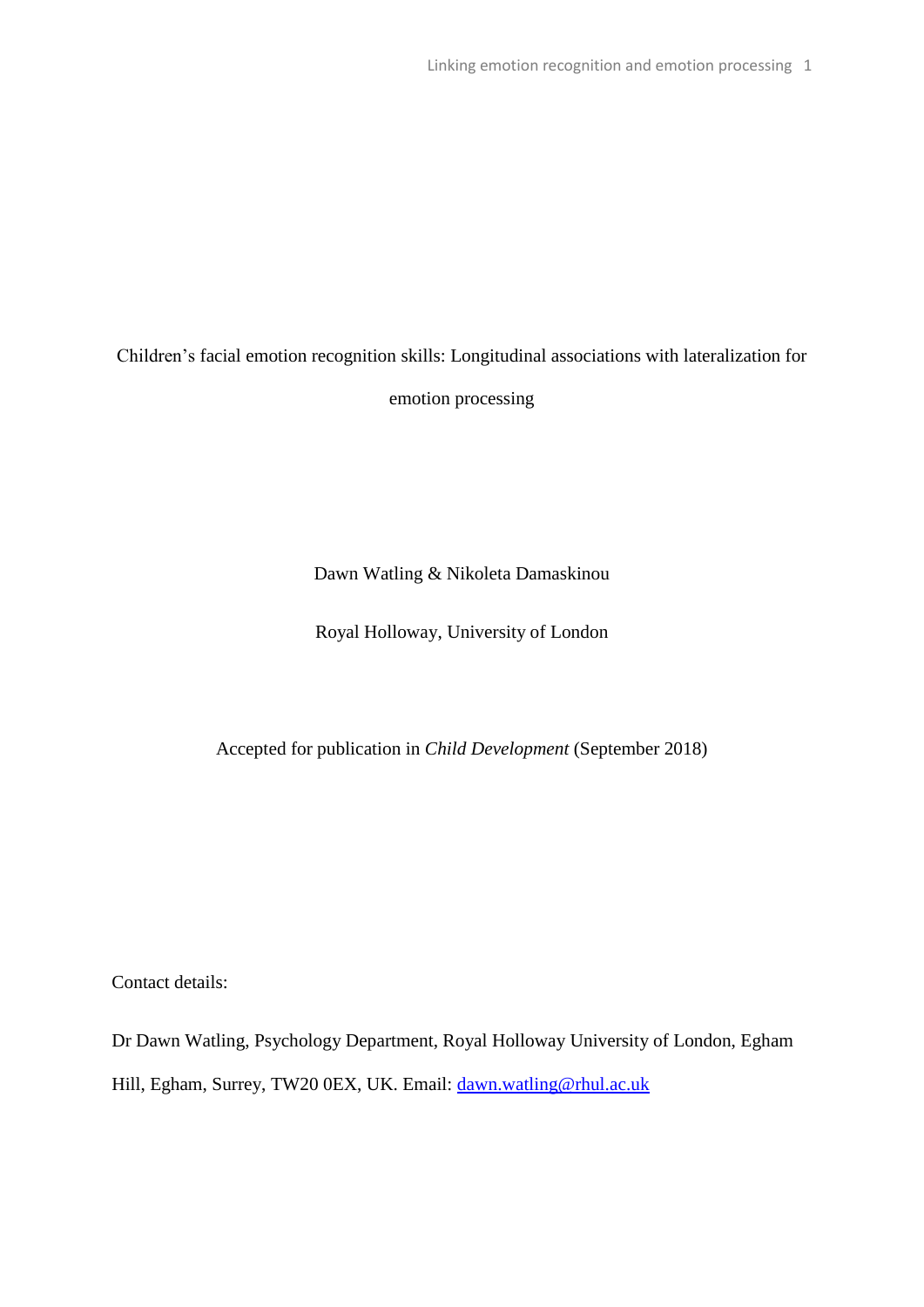#### Abstract

This is the first longitudinal study to evaluate the relations between hemispheric laterality for emotion processing and the development of facial emotion recognition skills, both of which show similar developmental trajectories. Five to 12-year-old children  $(N =$ 160) completed an emotion discrimination task, emotion matching task, identity matching task, and behavioral lateralization for emotion processing task at baseline and one year later. Lateralization at baseline predicted later emotion discrimination, while change in strength of lateralization across the year predicted emotion matching ability. Lateralization was not a significant predictor of identity matching. These findings provide evidence that it is changes in laterality for emotion processing that contribute to improvements in facial emotion recognition skills between 5 and 12 years of age.

Key words: emotion recognition, hemispheric lateralization, emotion processing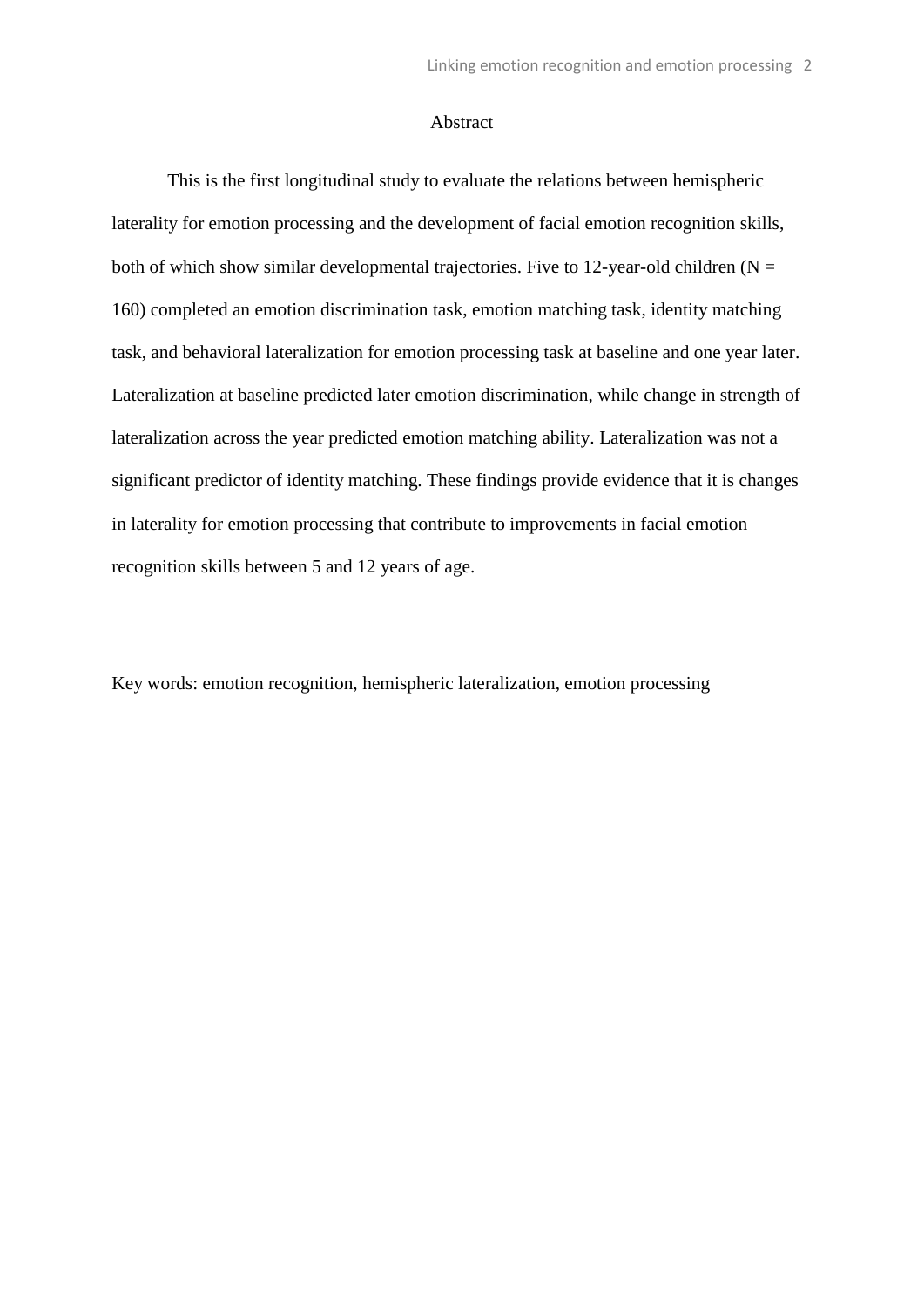## Children's facial emotion recognition skills: Longitudinal associations with lateralization for emotion processing

The ability to quickly process and accurately recognize emotions in others is a key social skill that aids successful social interactions. However, beyond some of the developmental milestones in emotion recognition, little is known about how the processing of emotions in the brain is linked to performance on emotion recognition tasks. This study is the first longitudinal study to explore the role of lateralization for facial emotion processing in the brain in children's developing facial emotion recognition (FER) ability.

Developmental changes in FER have been widely investigated. It is known that children are able to recognise the six basic emotions (happy, sad, angry, fear, surprise, and disgust; Ekman, Sorenson, & Friesen, 1969) between the ages of 4 and 11 years (e.g., Chronaki, Hadwin, Garner, Maurage, & Sonuga-Barke, 2015; Durand, Gallay, Seigneuric, Robichon, & Baudouin, 2007; Herba & Phillips, 2004; Reinchenbach & Masters, 1983). Taken together, research typically finds that happiness is recognized earliest, followed by anger or sadness and then surprise or fear and finally disgust. Despite these trends being identified, it is still not fully understood how children develop their FER skills.

Interestingly, developmental trends in early to middle childhood of children's strength of hemispheric laterality for facial emotion processing emerge in a similar timeframe as those found for FER. Patterns of lateralization for facial expressions of emotion have been shown to emerge between 5 and 11 years of age, with happy emotions showing right hemisphere (RH) lateralization at 5 years (Levine & Levy, 1986; Workman, Chilvers, Yeomans, & Taylor, 2006). Workman et al. (2006) have shown that sad, anger, surprise, and disgust facial emotions become RH lateralized by 7-8 years, and fear by 10-11 years (see Watling, Workman, & Bourne, 2012, for a detailed review of the literature).

To reconcile the understanding of developmental changes in FER, it is important to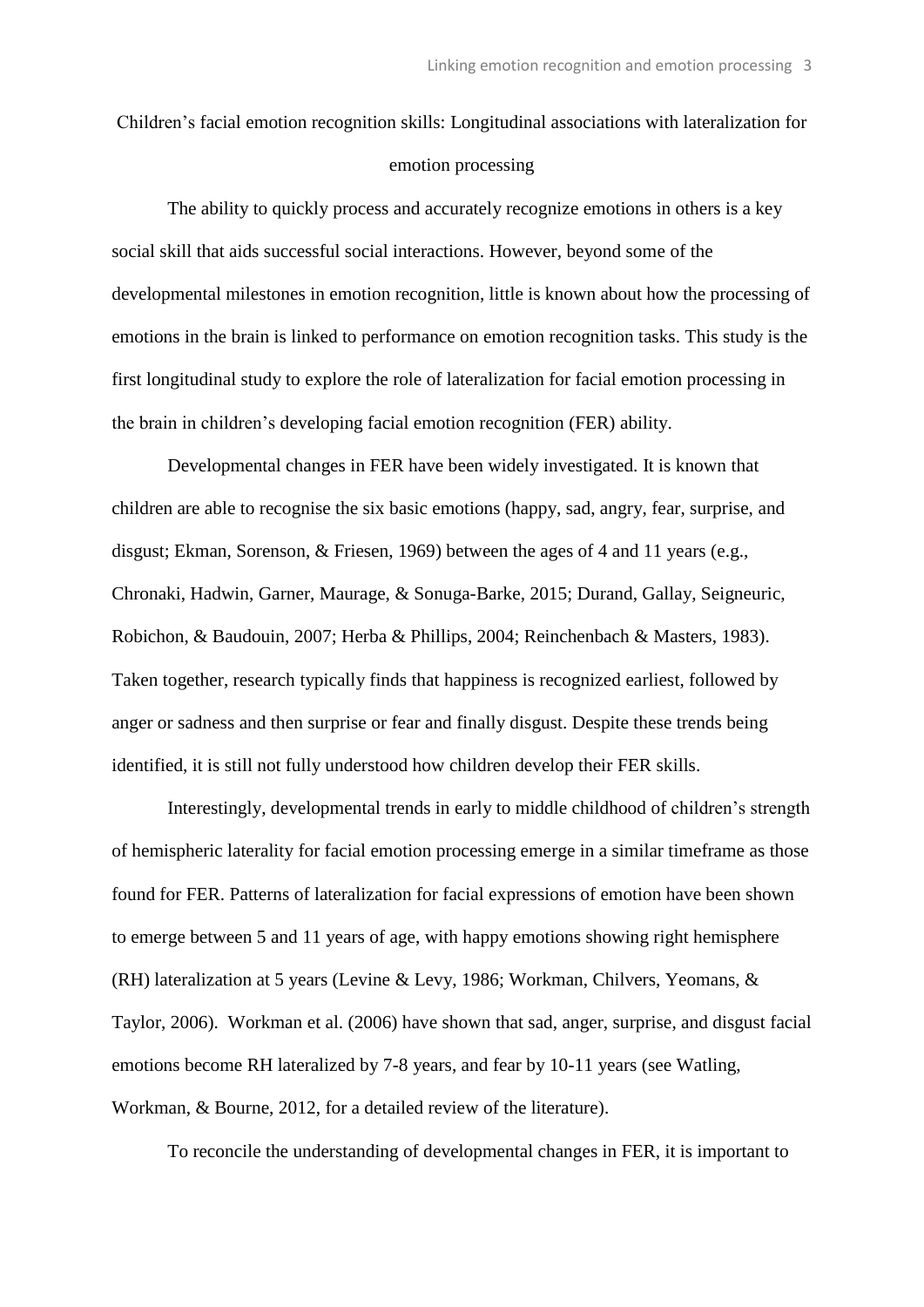explore the links between FER skills and brain development (including hemispheric laterality for emotion processing and maturation of neural processes). This work explores these links longitudinally, using behavioral measures to assess patterns of lateralization, enhancing the understanding of if maturation of the brain may support the development of children's FER, or if it is vice versa.

Whilst there are three main theories for the pattern of lateralized recognition of emotional expressions — the valence hypothesis, the approach-withdrawal model, and the right hemisphere hypothesis — much research supports that facial emotion is primarily lateralized for emotion processing in the RH (e.g., Aljuhanay, Milne, Burt, & Pascalis, 2010; Ashwin, Wheelwright, & Baron-Cohen, 2005; Borod et al., 1998). Research with adults has found that RH brain-damaged patients were markedly impaired relative to left hemisphere (LH) brain-damaged patients in the recognition of emotions in facial expressions (Bowers, Bauer, Coslett, & Heilman, 1985; DeKosky, Heilman, Bowers, & Valenstein, 1980; Kucharska-Pietura & David, 2003).

A common method that is used to assess lateralization patterns of FER in the brain is the chimeric faces task (CFT), a behavioral, free-viewing measure of laterality. In the CFT two chimeric faces are presented to participants, one above the other (see Figure 1). The two chimeras are mirror images of each other. Each chimeric image displays a face which has one side neutral and the other side emotional. Participants are asked which of the two faces is more emotional. The more often participants choose the face that has the emotion on the left side of the image (left visual field, LVF), the more RH dominant for facial emotion processing the participant is; whereas, the more often participants choose the face that has the emotion on the right side of the image (right visual field, RVF), the more LH dominant for facial emotion processing the participant is.

The CFT has been validated as a test of laterality. Evidence from unilateral brain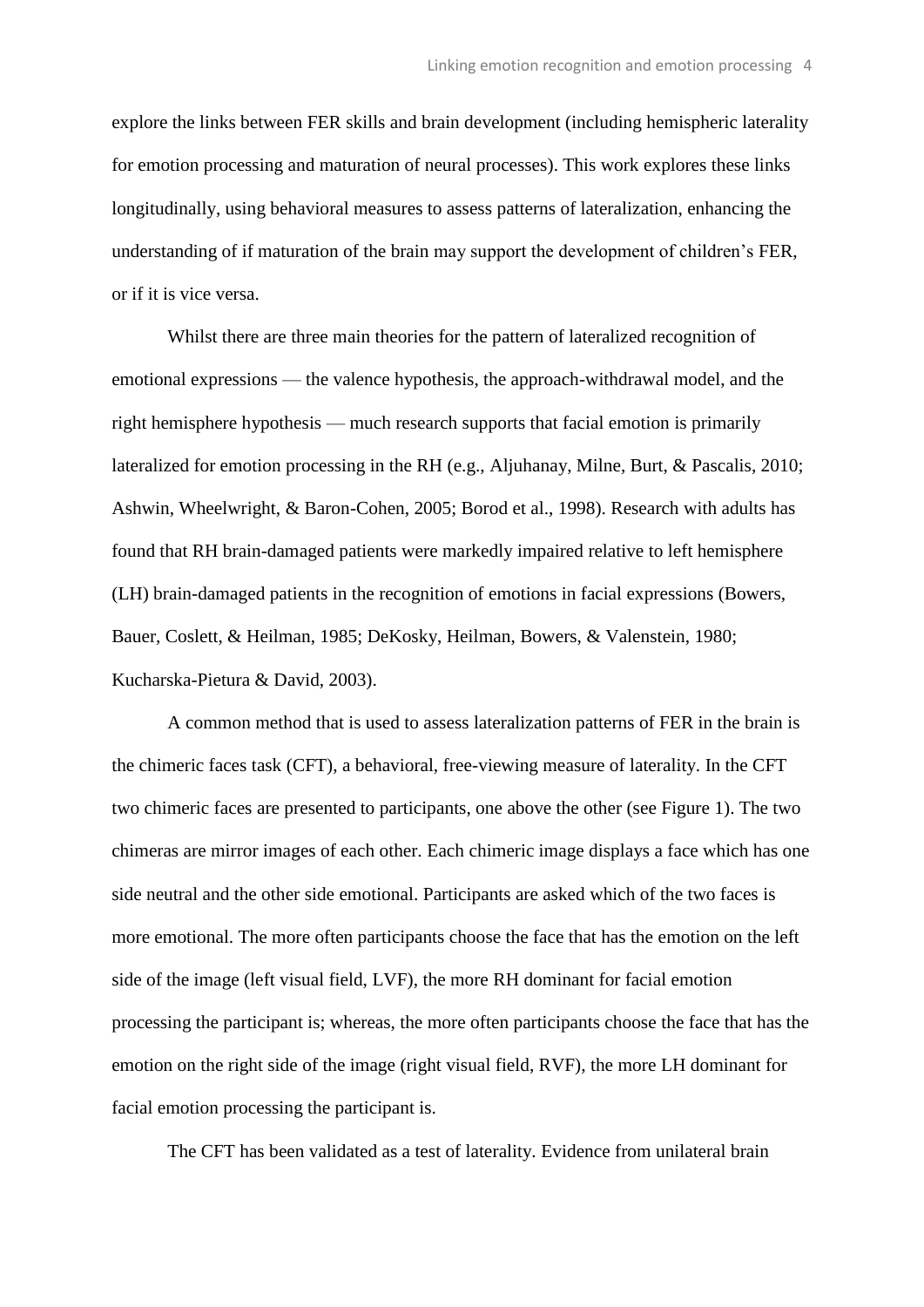damaged adults (Kucharska-Pietura & David, 2003) and children (Bava, Ballantyne, May, & Trauner, 2005) has shown that those with RH brain damage showed no clear side bias on the CFT, whilst those with LH brain damage were more likely to choose images with the emotion presented in the LVF, indicating RH processing. Coronel and Federmeier (2014), using eyetracking techniques, demonstrated that participants who choose the chimeric image with the emotion presented in the LVF did not do so because of default scanning biases (or attentional predispositions), but did so due to RH processing mechanisms. Recent EEG evidence from Damaskinou and Watling (2017) found that when viewing chimeric images that have the emotion presented in the LVF, there is greater RH activation than when the emotion is presented in the RVF. Further, when comparing the CFT to other classic behavioral measures of laterality (i.e., divided visual field), Bourne (2010) has demonstrated that participants' laterality scores on the two tasks are strongly correlated providing evidence that it is sensitive to the detection of patterns of laterality. A recent meta-analysis (Voyer, Voyer, & Tramonte, 2012) has demonstrated that there is a large and significant LVF effect (participants are more likely to judge that the chimeric image is more emotive when the emotion is presented in the LVF than the RVF) across studies that have used the free-viewing CFT. Importantly, the CFT has been successfully used with children from 5 years of age (e.g., Aljuhanay et al., 2010; Chiang, Ballantyne, & Trauner, 2000; Levine & Levy, 1986; Workman et al., 2006). Given that the CFT employs a simple methodology that has successfully been used with young children in the past (from 5 years) we have chosen to use this task to assess the strength of lateralization for facial emotion processing.

Whilst there is converging evidence across methodological approaches showing a RH advantage in the processing of emotions, only a few studies have explored the connection of hemispheric lateralization for the processing of emotions with the ability to recognize emotions. Boles, Barth, and Merrill (2008) presented a model to explain the link between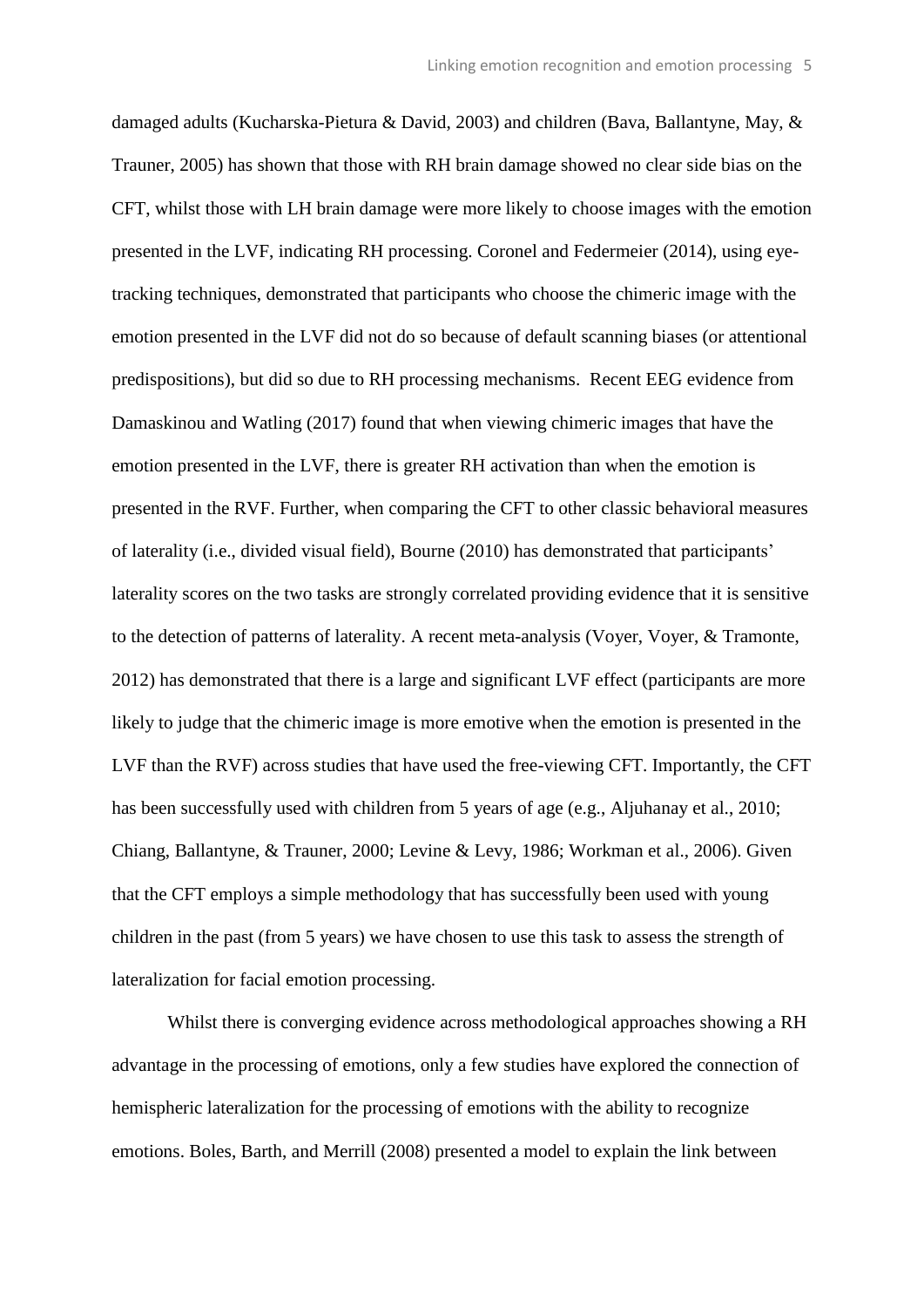hemispheric laterality for emotion processing and skills development (e.g., language, emotion recognition skills). Their model would expect that as emotion recognition becomes lateralized for emotion processing later in childhood (by 10 years), at a point when brain maturation is slowing, that being more strongly lateralized for emotion processing would aid task performance (i.e., expect a positive relation). Very few studies have investigated this link directly, but those that have done so support this model, in that there is a positive relation between strength of lateralization and emotion recognition ability (e.g., Barth, Boles, Giattina, & Penn, 2012; Watling & Bourne, 2007; Workman et al., 2006). For instance, Workman et al. (2006) showed that there was a significant positive correlation of 5- to 11 year-old strength of RH lateralization for emotion processing and their ability to recognize emotions expressed in a set of eyes. Moreover, Watling and Bourne (2007) found a positive relation for 10-year-olds between strength of lateralization for processing emotions and their ability to judge what emotion a protagonist would display when hiding their true feelings for self-representation motivations. Both of these studies explored emotion recognition in complex situations (i.e., required a theory of mind to infer what another is feeling from the eyes, and what someone might be feeling on the inside versus displaying on the outside). Whilst we often interpret emotions in complex situations, we also need to discriminate one facial expression from another. Watling and Bourne (2013) found that 6-year-olds, but not 8 and 10-year-olds, who were more strongly lateralized to the RH for emotion processing, were more accurate on an emotion recognition task.

To understand the role of lateralization for emotion processing in the development of FER skills, we have included two FER tasks that vary in difficulty and we have included a facial control task; all tasks were adapted from Bruce et al.'s (2000) battery of FER tasks for children. Each task includes images of facial expressions of emotion but require different decision-making processes. The emotion discrimination task, which asks children to decide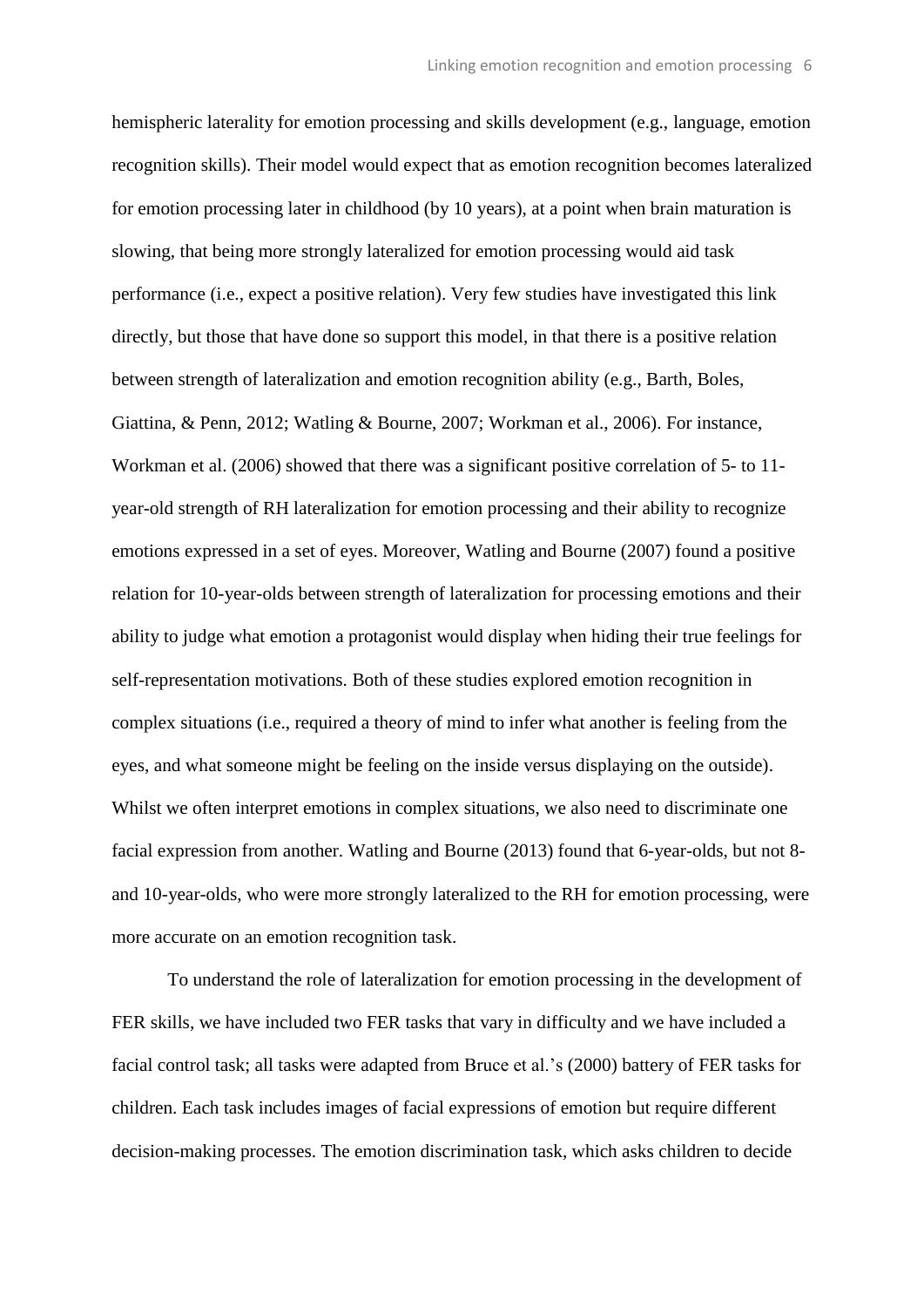which of two presented facial images expressed a particular emotion, examines conceptual knowledge of emotion (i.e., ability to recognize an expression as belonging to the category of a specific emotion, such as happy, sad, etc.). The emotion matching task, which asks children to look at an image of a target face and then decide which of the two facial images presented below the target image expresses the same emotion as the individual in the target image, investigates categorical knowledge of emotion (i.e., ability to visually distinguish basic emotions from one another). The identity matching task, which asks children to look at an image of a target face and then decide which of the two facial images presented below the target image is the same person as the individual in the target image, requires children to ignore the emotion and match the target face to who was the same individual below.

In the emotion tasks, we included five of the six basic facial expressions of emotion (happy, sad, anger, fear, surprise) and neutral facial expressions. The facial expression of disgust was not used because it has been found to only develop around 11 years of age (e.g., Durand et al., 2007). This study included emotions that are recognized by middle childhood. Further, whilst much of the research to date focuses solely on assessing laterality for happy faces, in the CFT we have included happy, sad, and angry chimeras; happy and sad emotion processing appears to be lateralized to the RH from 5-6 years, and angry emotion processing from 7-8 years (Workman et al., 2006).

As both FER and laterality for emotion processing develop over time for differing emotions (e.g., Bruce et al., 2000; Herba & Phillips, 2004; Workman et al., 2006), we had 5 to 6 year olds, 7 to 8 year olds, and 9 to 10 year olds participate in this longitudinal study. It was expected that older children's performance would be more accurate than younger children's and that children's FER and identity matching scores would improve over the one year period. Further, we assess if changes in laterality for emotion processing occur over a one year period and if lateralization is stronger in older children than the younger children, as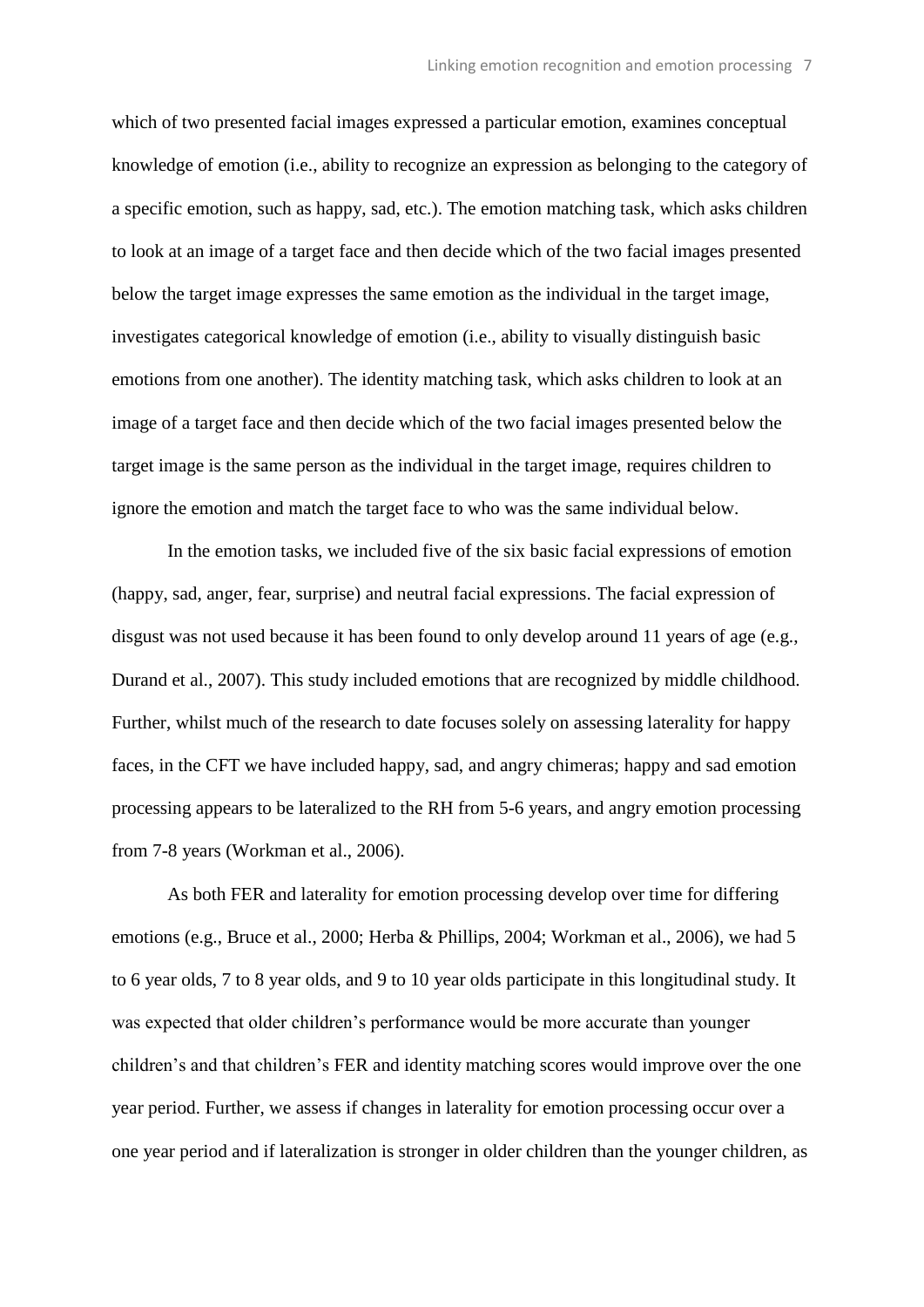pervious research has found: Chiang et al. (2000) found RH lateralization for the processing of happy emotions was stronger in 10-year-olds than 6-year-olds, while Workman et al. (2006) found no such change for happy emotion processing but did for angry emotion processing.

Crucially, we explore how laterality for facial emotion processing is related to FER. It is expected that children's strength of lateralization to the RH for emotion processing at baseline will positively predict FER accuracy one year later, as will changes in the strength of lateralization. Given that the CFT used is designed to be a test of lateralization for emotion processing and not identity, it is expected that lateralization for emotion processing should not predict performance on identity matching. Further, to gain insight into if children's FER ability influences their strength of lateralization for emotion processing, we will assess if we can predict strength of lateralization for emotion processing from FER accuracy; we have no clear hypothesis about this. Whilst we expect that changes in hemispheric specialization for processing of emotions in the brain across the one year time span will influence FER accuracy, it is less clear if improvements in FER accuracy will support increasing hemispheric specialization for processing of emotions in the brain.

In addition to the key predictors, we assessed if age and sex moderate the relation between laterality for emotion processing and task performance. It is expected that as the emotion discrimination task is easier than the emotion matching task (see Bruce et al., 2000) that we may see a relation in the two younger groups that do not exist in the oldest group of children. Furthermore, given that females tend to be better at emotion recognition tasks (McClure, 2000) and males tend to be more strongly lateralized for emotion processing than females (e.g., Bourne, 2005) we may see differing patterns for the two sexes.

**Methods** 

#### *Participants*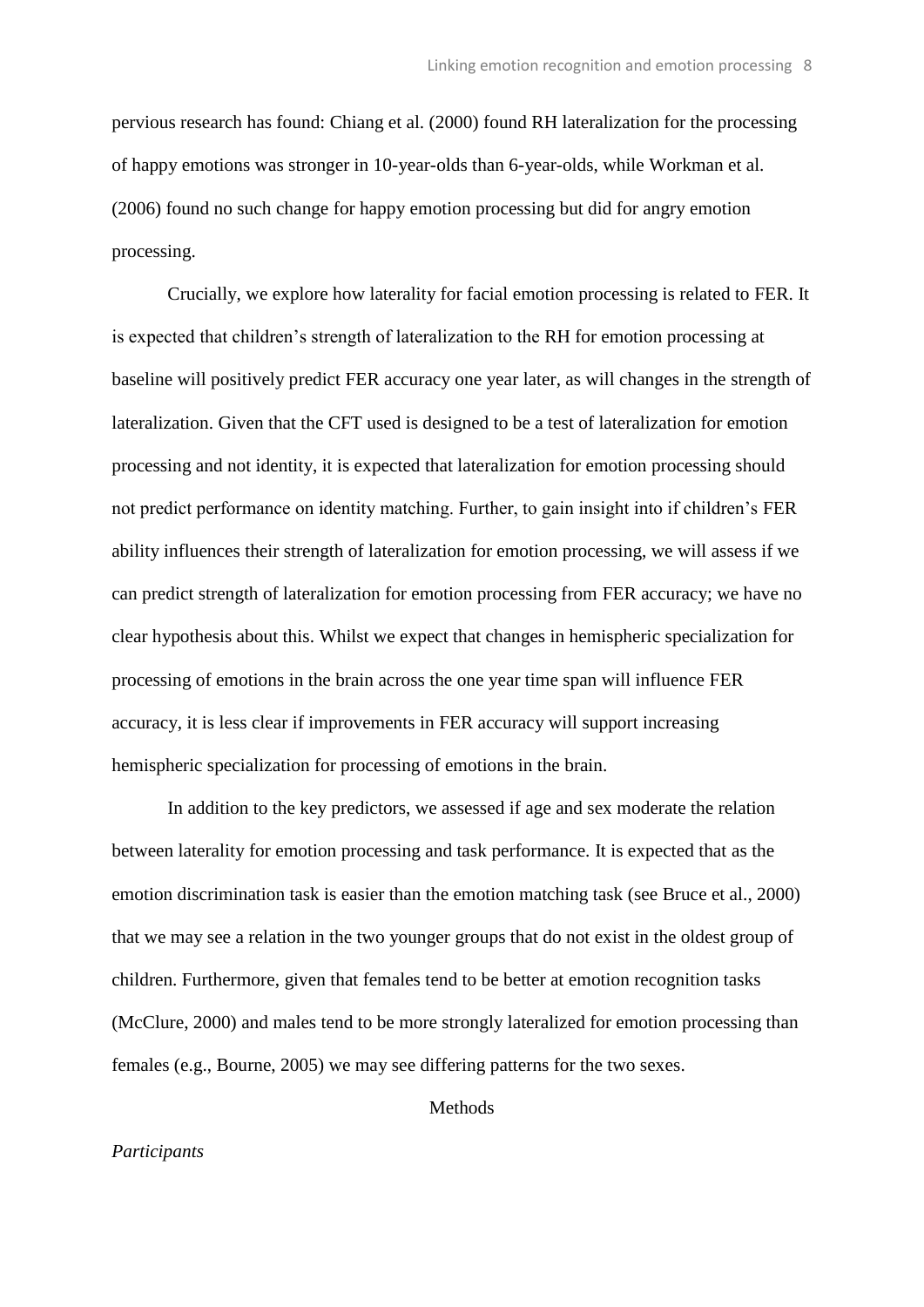Two hundred and eleven children (63 six-year-olds, 68 eight-year-olds, and 80 tenyear-olds) from two British Schools, one in a working-class neighborhood and of mixed ethnic background and one in a middle-class neighborhood and primarily White British participated in the first time point of this study. Of these, 173 children participated at time 1 and on average 359.91 days ( $SD = 7.47$  days, range 328 to 372 days) later participated at time 2, resulting in an attrition rate of 21.97% (primarily due to child being absent on the second day of testing). The children who participated at both time points included 51 six-year-olds  $(M = 6.38 \text{ years}, SD = 0.29, range 5.92 - 6.86 \text{ years}, 27 \text{ girls}, 53 \text{ eight-year-olds } (M = 8.32$ years,  $SD = 0.30$ , range 7.85-8.83 years, 27 girls) and 69 ten-year-olds (M= 10.34, SD = 0.30, range 9.87-11.01, 39 girls). Analyses showed that those who were present and participated at both time points did not differ significantly on any of the time 1 measures from the children who participated only at time 1 (all  $ps > .60$ ). The Heads in both schools preferred to use an opt-out form for consent; parents were sent information regarding the study and asked to return the form to the class teacher if they wished for their child not to participate. Verbal assent was also obtained from all the children. This study was approved by the Department Ethics Committee.

Participants signed their name on the top half of a piece of paper and then picked up the child scissors and cut the paper in half. The researcher recorded which hand they used for these two activities and when using the computer mouse to assess handedness. Children who used their left hand for any of the three activities were excluded from additional analyses. In total 13 children were excluded because of their handedness (final  $N = 160$ ), resulting in the final sample being 48 six-year-olds ( $M = 6.37$  years, 26 girls), 49 eight-year-olds ( $M = 8.32$ years, 26 girls) and 63 ten-year-olds ( $M = 10.34$ , 35 girls).

### *Materials*

Four tasks were used in this study: the chimeric faces test (CFT), an emotion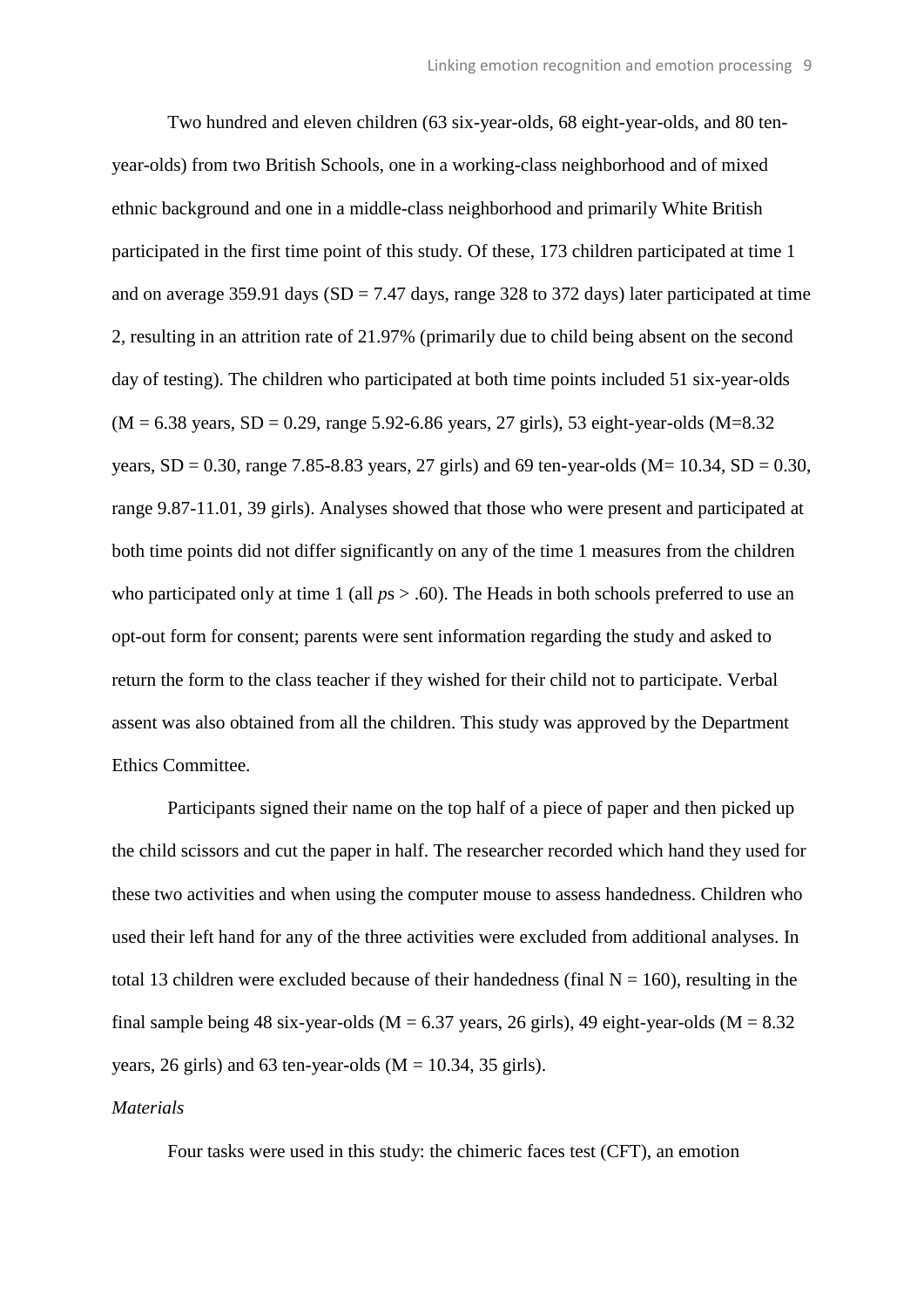discrimination task, an emotion-matching task and an identity matching task. Stimuli were black and white NIMH (National Institute of Mental Health; Tottenham et al., 2009) images, displaying no emotion (neutral) and five emotional facial expressions (happy, sad, fearful, angry, and surprised). All faces, posed in full frontal orientation, expressed the emotion at 100% of intensity and had a black oval mask framing the face to remove additional features (e.g., hair, ears). The NIMH faces were used to create happy, sad, and angry chimeras.

The tasks were randomly presented to participants on a Dell Inspiron 15-inch laptop computer or a 15-inch desktop in the ICT suite of the school. Runtime Revolution (2007, Version 3.0) software allowed for simultaneous presentation of stimuli with all verbal components (e.g., instructions, target emotion if task-appropriate) for each task presented both visually on the screen and auditorily via a set of headphones. Children responded by clicking the mouse and responses were recorded by the software. For the emotion discrimination, emotion matching, and identity matching tasks children were provided with a mouse that had a green piece of paper on the left mouse button and a yellow piece of paper on the right mouse button; clicks on each mouse button were recorded as separate responses corresponding to the image choice – children clicked the right hand button if they believed the target image was on the right, and the left hand mouse button if they believed the target image was on the left.

*Chimeric Faces Test (CFT)*: Six happy, sad, and angry chimeras were created from grayscale NIMH images. To create each chimeric face an emotive half face image (at 100% intensity) was merged with neutral half face image of the same model to create a whole face, using the nose as a joining point; a mirror image was then created. This resulted in one face that had the emotive half face in the RVF and the neutral half face in the LVF, and a second image that had the emotive half face in the LVF and the neutral half face in the RVF. The two chimeric faces (mirror images of one another) were presented simultaneously, one on the top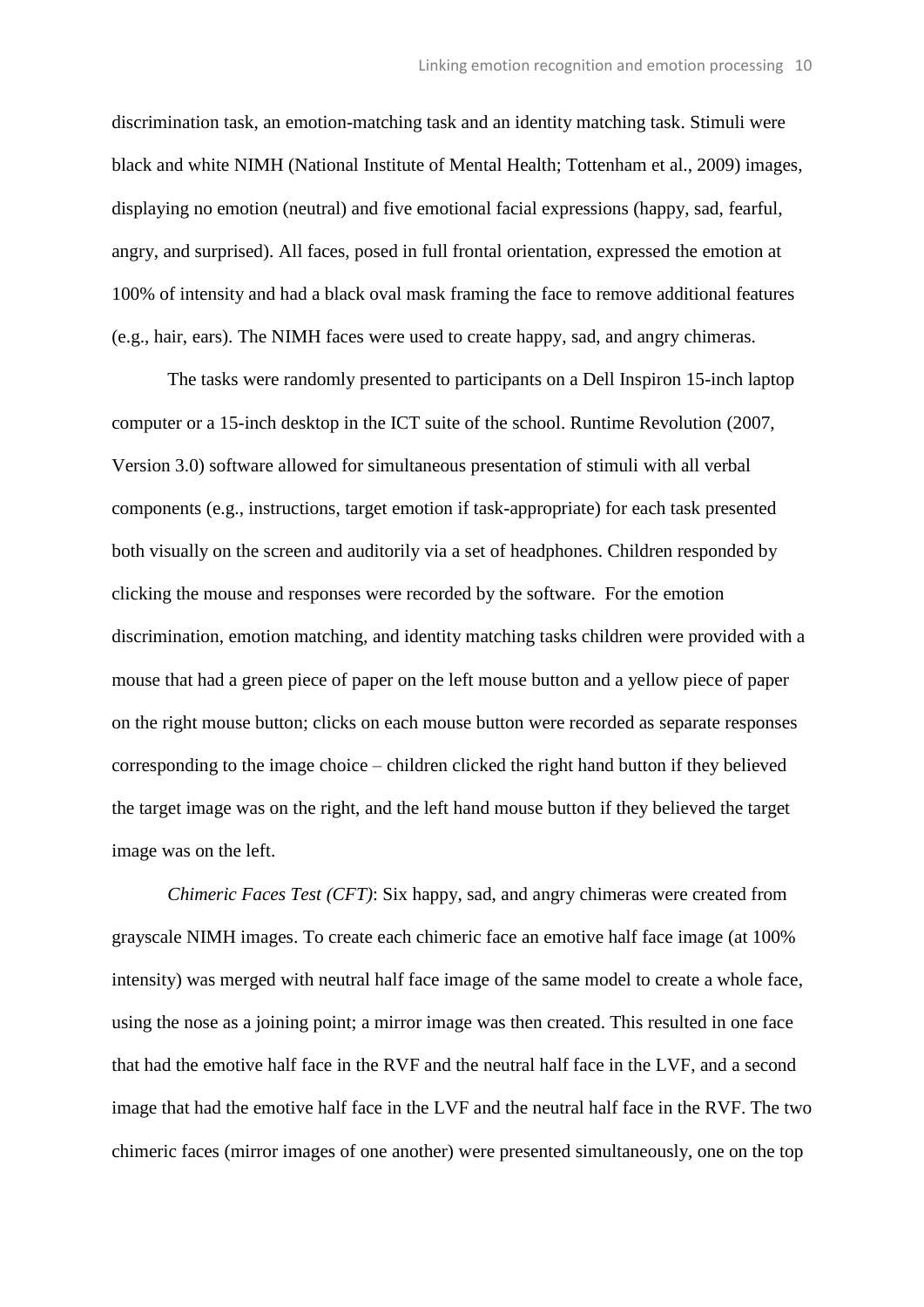and one on the bottom (see Figure 1). Each face subtended approximately 6.5° horizontally and 9° vertically. The distance between the two faces was 0.001°. Each pair is presented twice, once with the chimeric face with the emotion in the LVF at the top and a mirror image with the emotion in the RVF at the bottom and a second time with the faces presented in the reversed position (emotion in the RVF at the top and a mirror image with the emotion in the LVF at the bottom). Presentation of the stimuli was blocked by emotion (happy, sad, and angry) with instructions presented prior to each block to keep children focused on the task. Within each block there were 12 trials. In each trial, children were asked to concentrate on the faces and decide which they thought looked happier, sadder, or angrier (depending on the block) and to click on their choice. The images were presented centrally with the cursor positioned in the middle between the two faces so that any upward movement would enable children to click on the top face and any downward movement would enable them to click on the bottom face. The pictures stayed on the screen until the children responded. From the responses a laterality quotient (CFT-LQ) for emotion processing was calculated in the same way as in Bourne (2005) with the total number of times the image with the face in the LVF was chosen minus the total number of times the image with the face in the RVF was chosen; this score was then divided by the total number of trials, resulting in scores ranging from -1 to +1 (-1: always choose the emotion in the RVF indicating left hemisphere advantage, +1: always choose the emotion in the LVF, indication of right hemisphere dominance). Due to the CFT being divided into blocks by emotion, we computed individual scores for each of the three emotions (happy, sad, and angry).

*Emotion discrimination task*: As in Bruce et al. (2000), children in this task were presented with a pair of full faces which were of the same sex, but displayed different facial expressions (happy, sad, angry, fear, surprise, and neutral; see example in Figure 2a). One face was the target image and the second was a distracter non-target image. Importantly,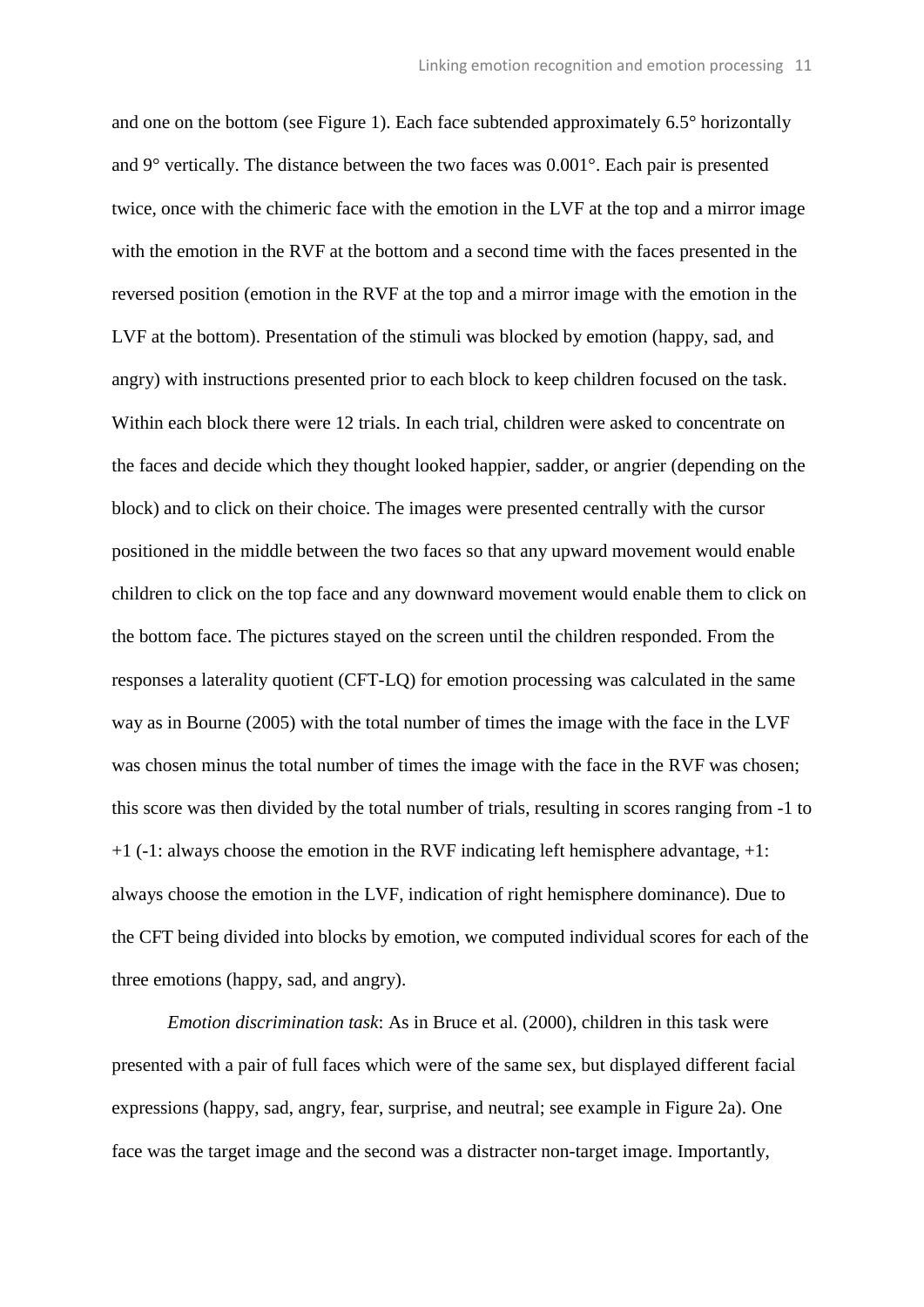before the images were presented, children were asked to choose the face expressing the target emotion (e.g., "Which face of the two faces do you think looks happy?"). Following this instruction, children were presented with the two faces simultaneously. In total there were 36 trials, 6 trials for each facial expression. In half of the trials a male identity was used and in half a female identity. Two versions of the task were created: version 1 had 17 pairs of two faces that were the same identity and 19 pairs with different identities, version 2 had 19 pairs of two faces that were the same identity and 17 pairs with different identities. In line with Bruce et al., varying the identity of the pairs allowed us to embed task difficulty, where when the individual in the pair was the same it would make the trial more difficult (configural information of the face will interfere), while when it was different individuals in the pair it would be a simpler trial (focus would be on the emotion only). In half of the trials the correct response was on the left, and in half of the trials the correct response was on the right. Children received a 1 if they clicked the correct response or 0 if they clicked the incorrect response. In line with Bruce et al., scores were totaled for an emotion discrimination score ranging from 0 to 36, and the percentage correct was calculated.

*Emotion-matching task*: As in Bruce et al. (2000), children were presented with three faces on the screen, all of the same sex. One face was at the top centre, the target stimulus, and two faces were at the bottom, side by side, on the left and right of the screen, the choice stimuli. The target and one of the choice stimuli were expressing the same emotion at 100% of intensity. The other choice stimulus had a different expression expressed at 100% intensity (one of the other five; see example in Figure 2b). Participants were asked to match the emotion displayed on the face of a target stimulus with one of two choice stimuli below it that displayed the same emotion. In half of the trials one of the choice stimuli was of the same identity as the target stimulus but displayed a different emotion (identity as a distractor), and in half of the trials the three stimuli had different identities. In total there were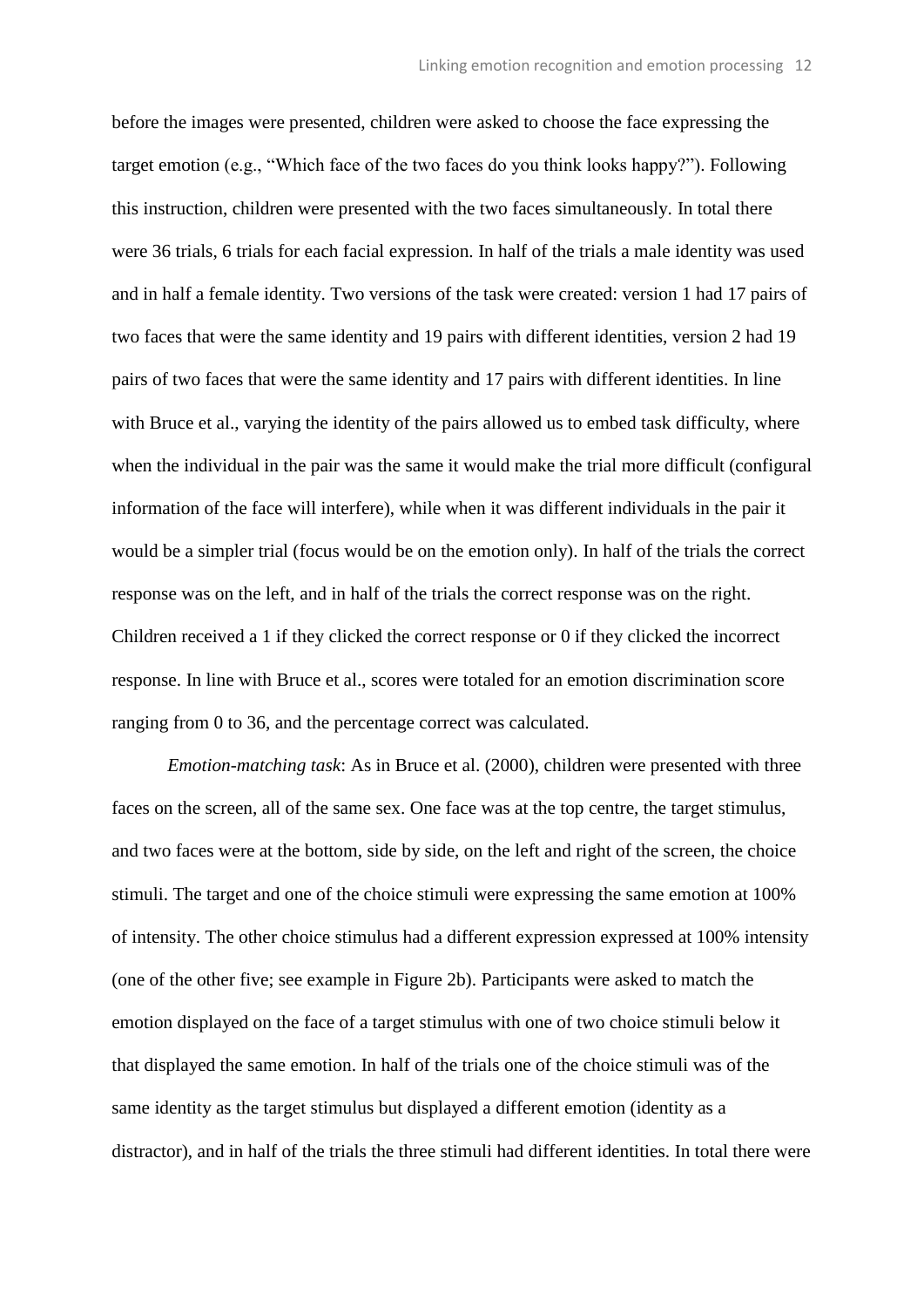36 trials, 6 for each facial expression as target. In half of the trials a male identity was used and in half a female identity. To control for side of presentation, and mouse button pressed (left or right), as well as location of target image, two versions of the task were created: version 1 had half of the correct trials with the choice stimuli on the bottom left and half were the correct choice on the bottom right, version 2 had the two images swapped locations (so reversed from version 1). Children received a 1 if they clicked the correct response or 0 if they clicked the incorrect response. In line with Bruce et al. scores were totaled for an emotion discrimination score ranging from 0 to 36, and the percentage correct was calculated.

*Identity matching task*: As in Bruce et al. (2000), children were presented with three faces on the screen, all of the same sex. One facial image was at the top centre, the target stimulus, and two faces were below, side by side, on the left and right of the screen, the choice stimuli. One of the choice stimuli was the same identity as the target stimulus. In half of the trials the target facial image was neutral and the correct choice facial image was showing an emotion and in the other half of the trials the target facial image was showing an emotion and the correct choice stimulus facial image was neutral. In all trials, the second choice stimuli had a different identity to the target stimulus and had a neutral facial expression (see example in Figure 2c). Children were required to ignore the emotion, and to decide which of the two images on the bottom were of the same person as the one on the top. The target stimulus was of the same sex as the two choice stimuli. There were a total of 22 trials, half with images of male faces and half with images of female faces. As with the emotion matching task, to control for side of presentation, and mouse button pressed (left or right), as well as location of target image, two versions of the task were created: version 1 had half of the correct trials with the choice stimuli on the bottom left and half were the correct choice on the bottom right, version 2 had the two images swapped locations (so reversed from version 1). Children received a 1 if they clicked the correct response or 0 if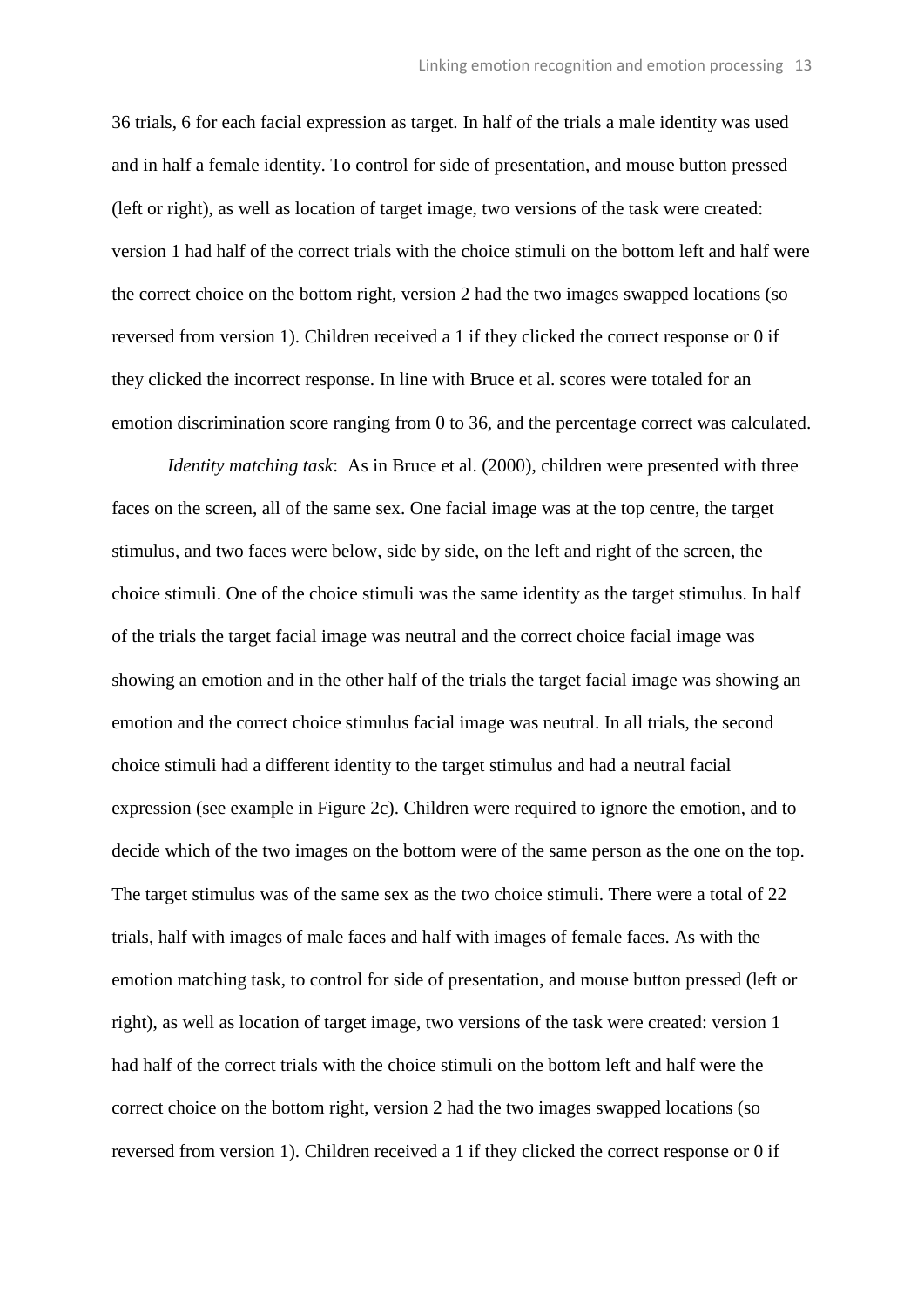they clicked the incorrect response. Scores were totaled for an identity matching score ranging from 0 to 22, and the percentage correct was calculated.

#### *Procedure*

Participants were seen either in small groups of four in a quiet area of the school or as a whole class in their school ICT suite. Children's handedness was assessed, as outlined in the participants' information. Once seated individually in front of the computer or laptop, children were asked to put on the headphones, enabling them to hear a recording of all verbal components of the tasks at the appropriate points in the program. The order of the tasks for each child and of the trials within each task was randomly assigned through the Revolution Studio program. For the CFT, the order of presentation for the blocks was also randomized. For the emotion discrimination, emotion matching, and identity matching tasks, children had five practice trials, so that they could get used to the task. For the practice trials children were shown an image for where to place their fingers on the mouse (right and left side) followed by instructions that to respond they should click the button that was on the same side as they face that they wished to choose; if children chose the incorrect face they were told "Oops, this face looks very similar. Did you mean to press that button? Try again." Following the five practice trials all children progressed to a secondary instruction screen that reminded participants what they were required to do before starting the trials. When children were ready they would press the 'Begin' button. Once the child responded the program went automatically to the next trial and when the set of trials were completed, the program automatically progressed to the next block or task until the children completed all tasks. Upon completion of the tasks a thank you screen appeared and children were given the opportunity to ask any questions. The same set of tasks and procedure was used at both time points.

#### *Design and analyses*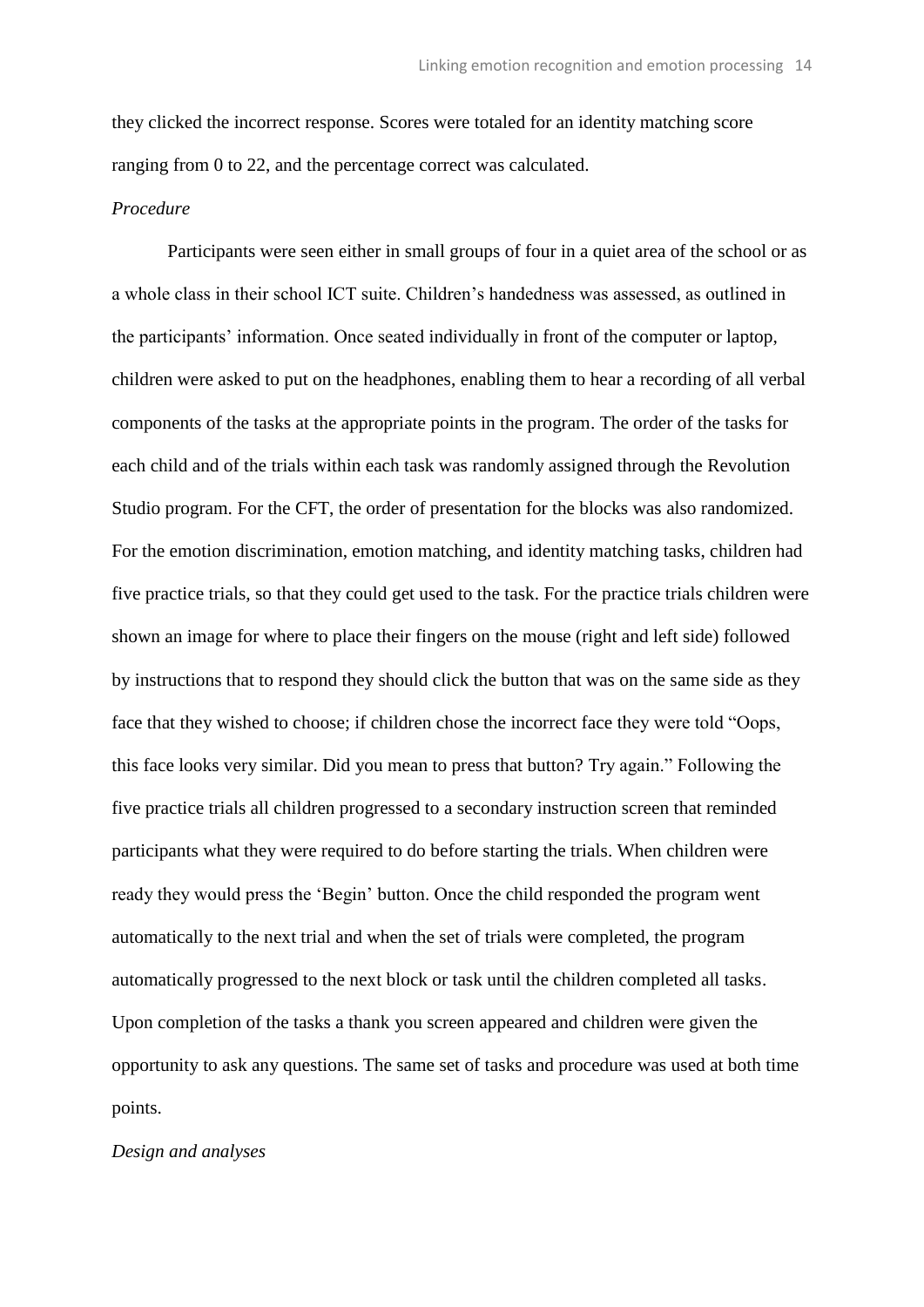There are four key measures within this study: laterality for emotion processing, emotion discrimination performance, emotion matching performance, and identity matching performance. To assess if facial emotion recognition performance changed over time, and if the tasks differed in difficulty, we first conducted a mixed design ANOVA with age group (6- 7, 8-9, 10-11 years) and sex (male, female) as between subjects factors and task performance (emotion discrimination, emotion matching) and time-point (time 1, time 2) as the repeated measures. Similarly, we conducted a mixed ANOVA to assess changes in identity recognition performance. Further, we conducted a mixed ANOVA to assess changes in laterality for emotion processing, replacing task performance with emotion laterality quotient (happy, sad, angry) as a repeated measure. Importantly, to address our main research questions we use multiple regression analyses to assess how laterality for emotion processing may be predictive of performance at time 2 (emotion discrimination, emotion matching, identify matching), as well as how task performance may be predictive of laterality for emotion processing at time 2.

#### Results

#### *Assessing changes over time*

*Facial emotion recognition.* See Figure 3 for mean percent correct by age and time point. There was a main effect of time,  $F(1, 154) = 10.15$ ,  $p = .002$ ,  $\eta^2 = .06$ , with participants improving between time 1 and time 2,  $M(SE) = 85.42$  % (0.91) and 88.58% (0.75), respectively. Further, there was a main effect of task,  $F(1, 154) = 97.88$ ,  $p < .001$ ,  $p^2 = .39$ , whereby performance was higher on the emotion discrimination task ( $M = 91.86\%$ ,  $SE =$ 0.56) than the emotion matching ( $M = 82.14\%$ ,  $SE = 1.03$ ,  $p < .001$ ). There was a main effect of age group,  $F(2, 154) = 11.03$ ,  $p < .001$ ,  $p^2 = .13$ , with planned repeated contrasts showing that the performance of the 6-year-olds did not significantly differ from the 8-year-olds (*p*  $=$ .357), but that the 8-year-olds performance was lower than 10-year-olds ( $p = .001$ ). There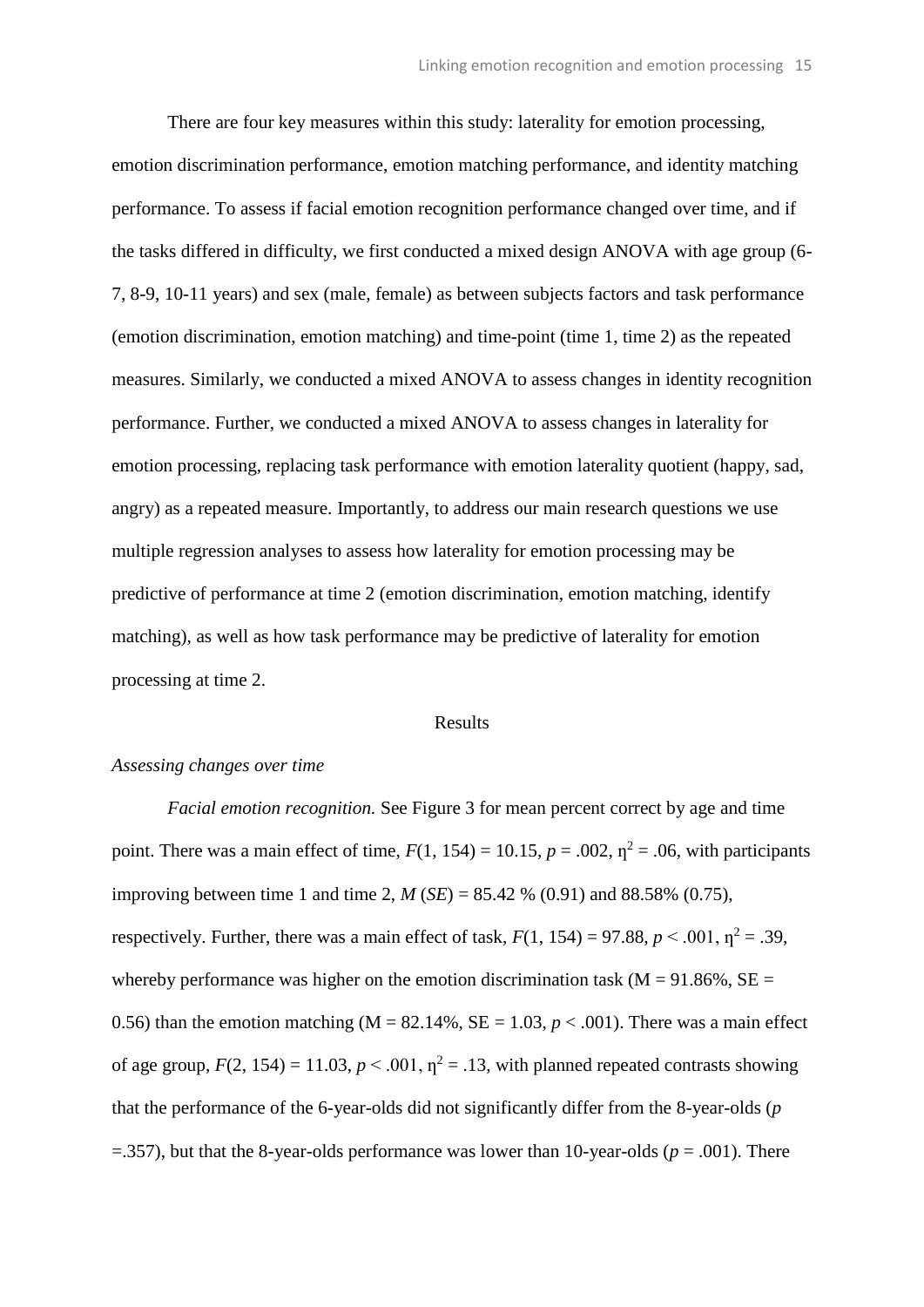was no main effect of sex, nor any significant interactions, all *ps* > .05.

*Identity matching.* There was a main effect of age group,  $F(2, 154) = 12.27$ ,  $p < .001$ .  $\eta_p^2$  = .14, where planned repeated contrasts showed that the performance of the 6-year-olds  $(M = 55.28, SE = 1.86)$  was lower than the 8-year-olds  $(M = 61.04, SE = 1.83, p = .029)$ , and that the 8-year-olds performance was significantly lower than the 10-year-olds ( $M = 67.43$ ,  $SE = 1.62$ ,  $p = .010$ ; see Figure 3). Contrary to expectations, there was no significant increase in performance over the one-year time span,  $F(1, 154) = 2.71$ ,  $p = .102$ ,  $\eta_p^2 = .02$ . There was no main effect of sex, nor any significant interactions, all *ps* > .05.

*Laterality quotient.* There were no significant main effects, all  $Fs < 2.40$ , all  $ps \ge$ .120. There was a significant three-way interaction of age group by emotion by time point,  $F(4, 292) = 2.47$ ,  $p = .045$ ,  $\eta_p^2 = .033$ . Simple effects analyses showed that it was only in the 8-year-olds group that laterality quotients for angry increased in strength from time 1 to time 2,  $F(1, 46) = 9.24$ ,  $p = .003$ ,  $\eta_p^2 = .06$  (see Figure 4). In addition to the ANOVA findings, we completed one-sample t-tests to check if the laterality quotients for each emotion and age group at each time point was significantly different than 0 (indicating bias). We found that with the exception of the 6-year-olds' sad laterality quotient at time  $1 (p = .099)$ , all other laterality quotients were significantly greater than zero, all  $ps \leq .002$ , indicating RH bias (for more information on the sample, see the online supplementary information, Table A).

As there was no main effect of emotion, for the regression analyses we have computed a combined laterality quotient (calculated as we did for each emotion) into one laterality quotient for time 1 ( $LO<sub>1</sub>$ ) and one for time 2 ( $LO<sub>2</sub>$ ). Additionally, we have computed a laterality change score  $(LQ_{change} = LQ_2 - LQ_1)$  for each participant so that we can assess the difference in the strength of lateralization of  $LQ_2$  from  $LQ_1$ ; the change scores here will allow us the ability to interpret findings with regards to the direction of change. Finally, we computed interaction terms for the laterality at time 1 and the laterality difference score with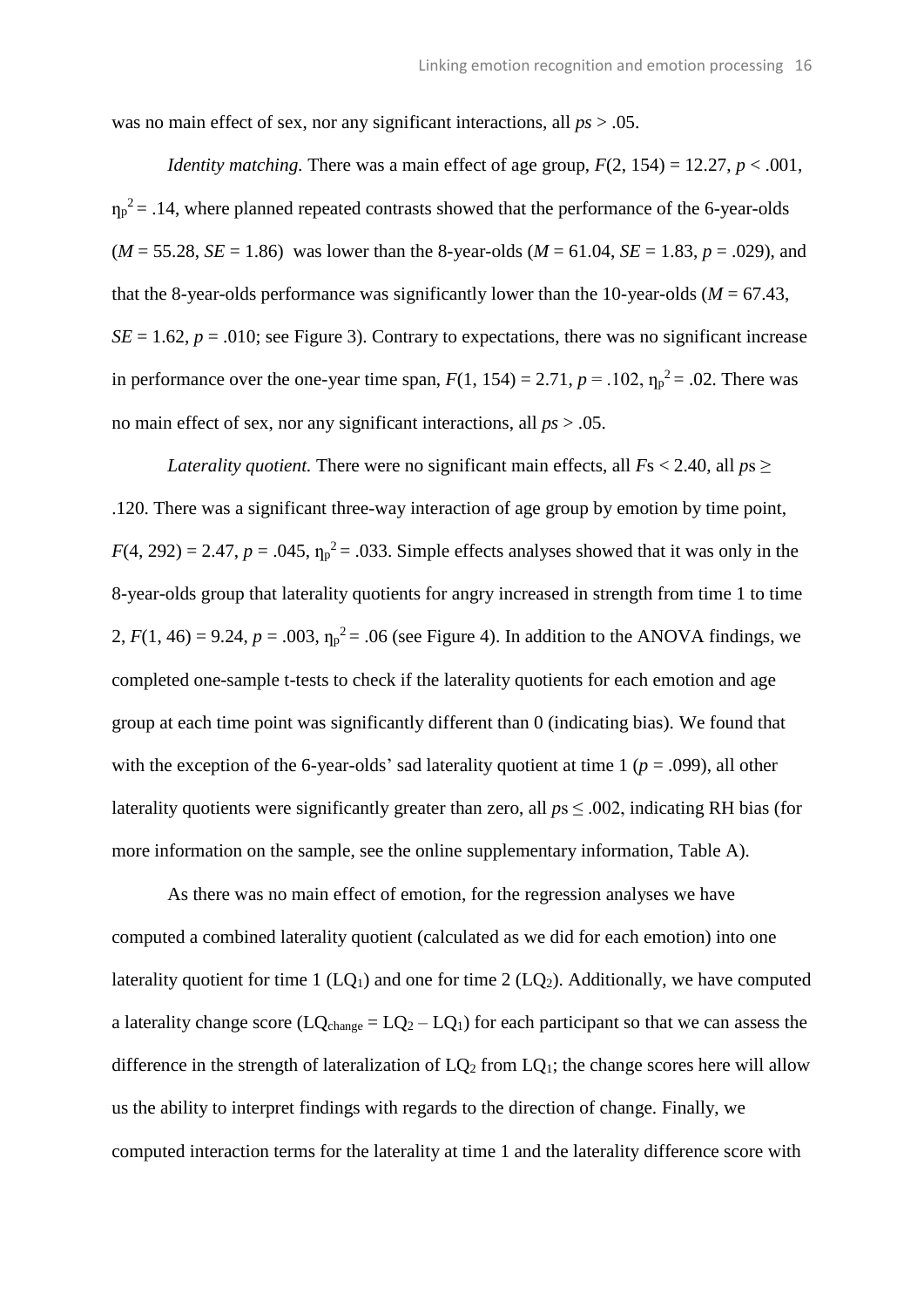sex and with age to assess moderation.

### *Predicting time 2 performance*

To assess what predicts time 2 performance, we used hierarchical regression analyses. Block 1 contained the variables known to be related to task performance at time 2 (sex, age group, and task performance at time 1). Block 2 included the  $LQ_1$  predictor variables  $(LQ_1,$ and interaction terms with sex and age group). Block 3 included  $LO_{change}$  predictors ( $LO_{change}$ , and interaction terms with sex and age group) to explore developments in laterality and its role in predicting task performance one year after initial testing. Outliers as influential cases were examined for all Casewise Diagnostics > 2.5, whereby Cooks distance was calculated and examined for overall influence of each case on the model; where outliers were removed due to having substantially greater influence on the model, this is denoted in the associated regression table (see Tables 4 to 6). All assumptions for multiple regression analyses were checked, and were met. All bivariate correlations are shown in Table 1.

Note that we carried out four additional hierarchical regression analyses to check the concurrent relationships with FER performance  $(LO<sub>1</sub>$  and interaction terms predicting time 1 FER, LQ<sup>2</sup> and interaction terms predicting time 2 FER). In each, only age group was a significant predictor (see the online supplementary information, Table B).

*Emotion discrimination.* Hierarchical multiple regression analyses (presented in Table 2) showed that block 1 was a significantly better model than chance. Importantly, when the LQ<sup>1</sup> predictors in block 2 were added to the model there was significant improvement in the model, with a further 10.8% of the variance explained. There was no significant improvement in the model when the LQ<sub>change</sub> measures were added (block 3). The final model included the predictors in block two and was a significant model,  $F(6, 143) = 6.57$ ,  $p < .001$ . In this model, we see that being older positively predicted emotion discrimination ability, as did performance at time 1. Further, children who were more strongly lateralized to the RH for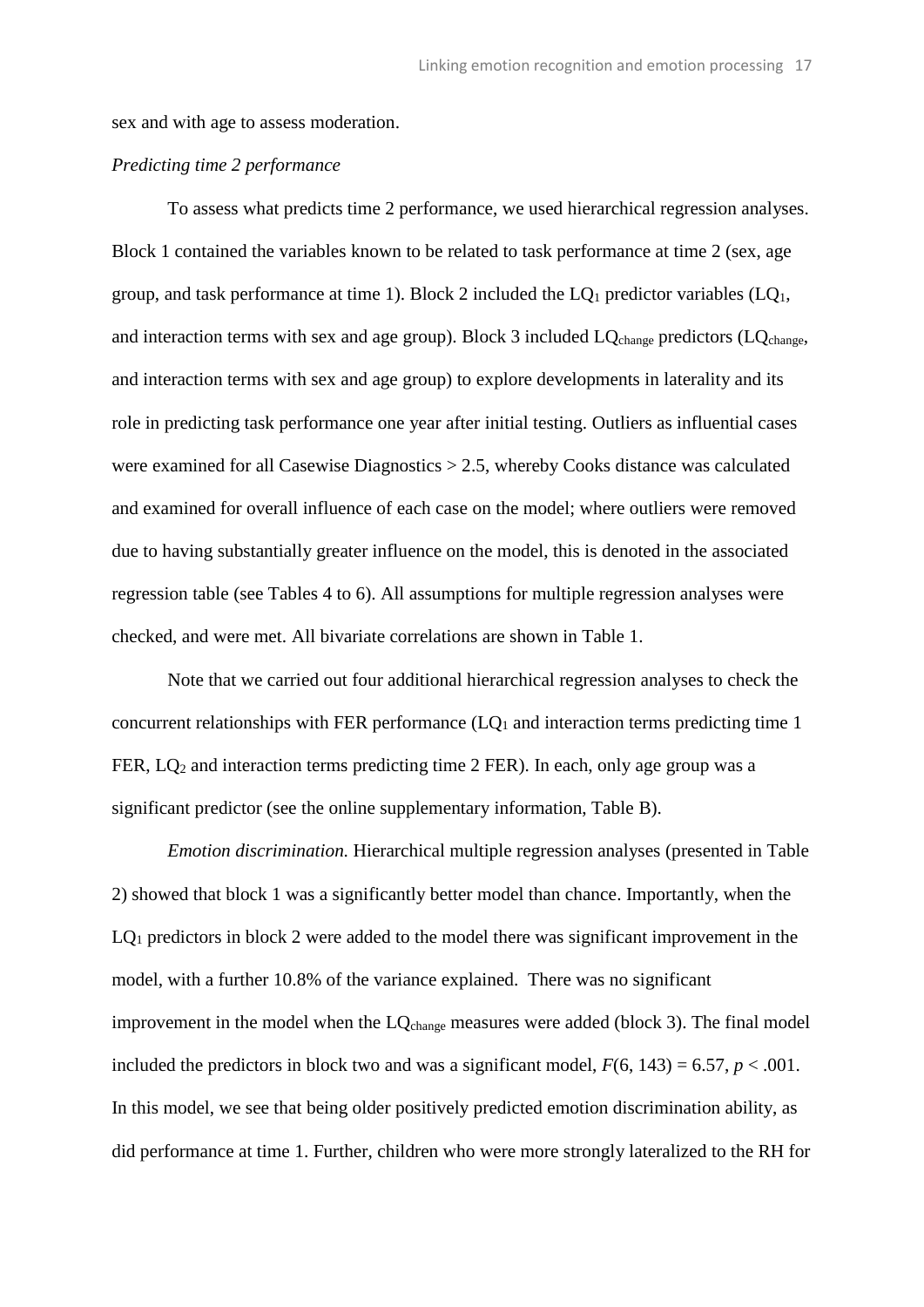emotion processing at time 1 were more likely to perform better at time 2. Interestingly, there was an interaction between  $LQ_1$  and age.

To assess the moderating effect of age on LQ<sup>1</sup> to predict emotion discrimination at time 2 we conducted three hierarchical multiple regressions, one for each age group. Predictors in block 1 were sex and emotion discrimination scores at time 1, and in block two we added  $LO_1$ . It was found that for the 6 year olds, in the final model only  $LO_1$  was a significant predictor,  $\beta = 22.73$ ,  $t = 4.23$ ,  $p < .001$ , and the model was significantly better than chance,  $F(3, 40) = 6.14$ ,  $p = .002$ , accounting for 31.5% of the variability in scores. For the 8 year olds, in the final model sex, emotion discrimination at time 1, and  $LQ_1$  were each independent significant predictors of emotion discrimination at time 2,  $\beta = 2.57$ ,  $t = 2.21$ ,  $p =$ .032,  $\beta = 0.13$ ,  $t = 2.77$ ,  $p = .008$ , and  $\beta = 6.224$ ,  $t = 2.30$ ,  $p = .026$ , respectively; the final model was significant,  $F(3, 43) = 7.51$ ,  $p < .001$ , accounting for 34.4% of the variability in scores. For the 10 year olds, there were no significant predictors, although emotion discrimination at time 1 was approaching significance ( $p = .053$ ), and no model was significantly better than chance,  $F(2, 57) = 2.37$ ,  $p = .103$ .

*Emotion matching.* Hierarchical multiple regression analyses (presented in Table 3) showed that block 1 was a significantly better model than chance. Importantly, when the  $LQ_1$ predictors were added to the model there was no significant improvement in the model. However, with the addition of the predictors relating to LQ<sub>change</sub> there was improvement (approaching significance) in the model. The final model with all predictors was significantly better than chance,  $F(9, 140) = 4.575$ ,  $p < .001$ , accounting for 22.7% of the variance. In this model, we see that performing better in emotion matching at time 1 positively predicted emotion matching performance at time 2. Further, children who had greater developments in terms of strength of lateralization towards the RH performed better at time 2.

*Identity matching.* Hierarchical multiple regression analyses (presented in Table 4)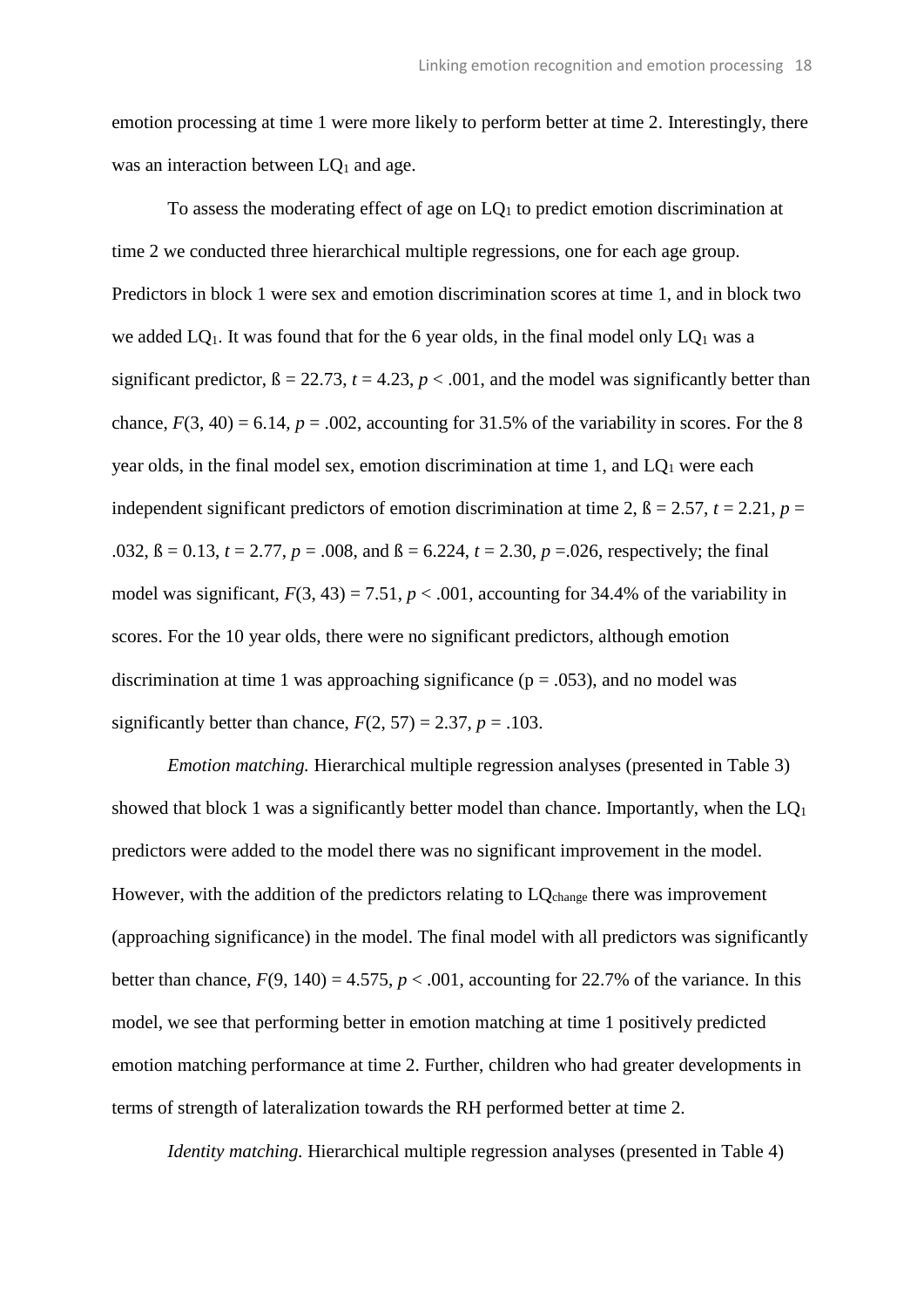showed that block 1 was a significantly better model than chance, explaining 7.8% of the variance. Including the laterality measures from time 1, as well as the change in laterality measures, did not significantly improve the model. In the final model it is only age group that is a significant positive predictor of time 2 identity matching performance.

#### *Predicting time 2 strength of lateralization*

To assess if our three key tasks may predict  $LO<sub>2</sub>$  (i.e., emotion discrimination, emotion matching, or identify matching scores at time 1), we used hierarchical regression analyses. Block 1 contained the variables that would be expected to be related to  $LQ<sub>2</sub>$  (sex, age group, and  $LQ_1$ ). Block 2 included predictor variables that related to task performance at time 1 on the key three tasks and Block 3 included predictor variables that were the degree of change from time 1 to time 2 on the three key tasks (change scores were created for each DV using time 2 score minus time 1 score). All bivariate correlations are shown in Table 1.

Analyses showed that in the first block only  $LQ_1$  was a significant predictor of  $LQ_2$ ,  $\beta$  $= 0.56$ ,  $t = 6.37$ ,  $p < .001$ . Including task performance scores at time 1 and the performance change scores from time 1 to time 2 did not significantly improve the model. The final model, including block 1 only, was significantly better than chance,  $F(3, 148) = 13.64$ ,  $p < .001$ , accounting for 21.7% of the variance. Note that there were no outliers that exerted undue influence in this particular analysis.

#### Discussion

This study explores the longitudinal links between patterns of laterality for emotion processing and facial emotion recognition (FER) ability. Consistent with previous research (e.g., Bruce et al., 2000; De Sonneville et al., 2002; Johnston et al., 2011; Kolb, Wilson, & Taylor, 1992), there was clear evidence that the younger age groups performed less well on each of the tasks in comparison to the older age groups, and that emotion task performance increased from initial testing. Importantly, beyond age, sex, and time 1 performance, the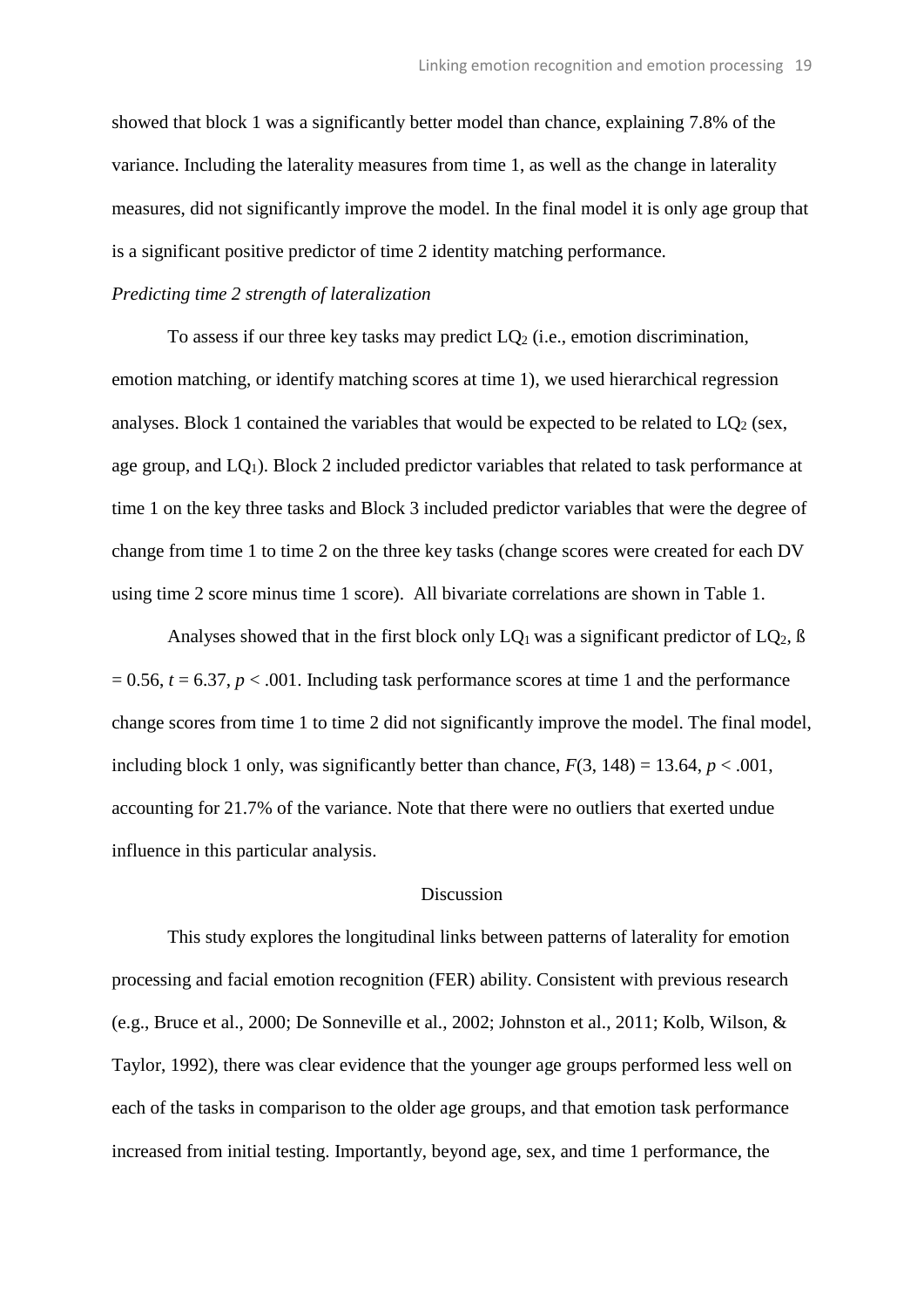findings show that: 1) for the emotion discrimination task the predictive power of the model was significantly increased when strength of lateralization at time 1 was included; 2) for the emotion matching task the predictive power of the model was increased when the amount of change in strength of lateralization for emotion processing was included (i.e., becoming more strongly right hemisphere [RH] lateralized across the year predicted greater performance increases); 3) for the identity matching performance, the model was not improved with the addition of laterality predictors. Further, neither time 1 task performance for each of the three tasks, nor the changes in performance across the year, were predictive of time 2 strength of lateralization (beyond age group and time 1 lateralization). There are clear implications for the role of emotion lateralization in the development of FER abilities.

### *Developmental changes*

As expected for all three performance tasks, performance was strongest in the oldest age group; while for the two FER tasks, but not the identity matching task, performance improved across the year of the study. Further, consistent with Bruce et al. (2000), children's performance was higher on the emotion discrimination task than the emotion matching task, supporting that the tasks differ in difficulty. For the lateralization of emotion processing task, consistent with Workman et al. (2006), we found no differences between the age groups, nor emotion types, supporting that lateralization patterns for emotion processing of these three emotions (happy, sad, angry) are established by 6 years. Further, only the 8- to 9-year-olds patterns of lateralization became more RH dominant when processing angry chimeras in the one year period; this is similar to Workman et al.'s finding that 10-year-olds were more strongly RH dominant for angry emotion processing than 5-year-olds .

## *Predicting performance*

As expected, it was shown that lateralization played a role in predicting children's emotion task performance but not identity task performance, supporting the fact that the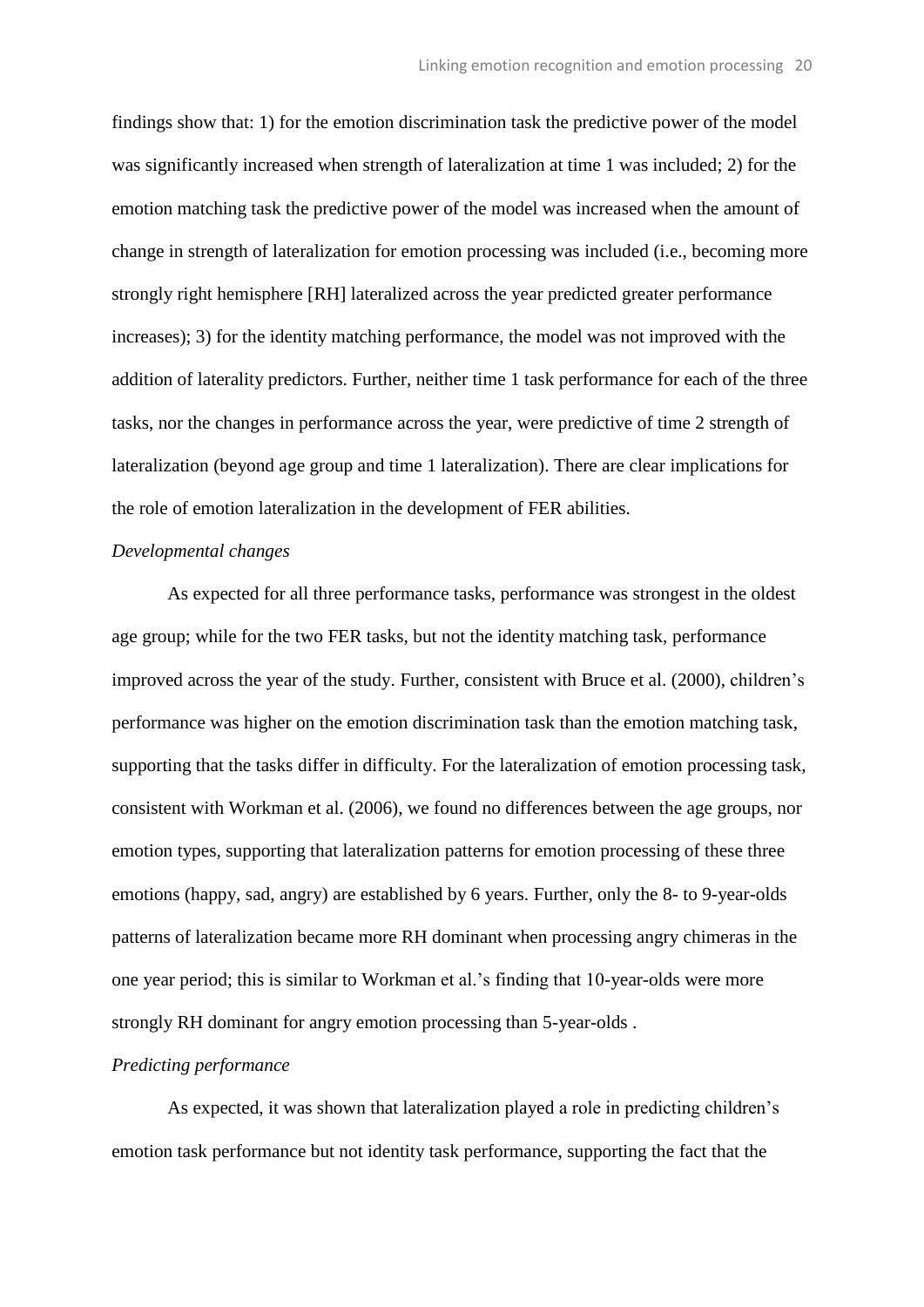emotion CFT is specific to FER rather than facial recognition. Additionally, we found evidence that hemispheric laterality for emotion processing is linked to performance. These findings support the Boles et al. (2008) model that strength of lateralization for emotion processing is positively related to future task performance, but it is unclear why change in laterality for emotion processing only independently predicts emotion matching ability. We propose that laterality for emotion processing may have had differing relations with the two emotion tasks because our participants were RH lateralized for emotion processing at time 1 and had the appropriate processing capability for the emotion discrimination task.

The emotion discrimination task is an easier task than the emotion matching task (Bruce et al., 2000); emotion discrimination requires that children compare and match configural characteristics of a facial expression with the internal representation of a target emotion, while emotion matching may be more piecemeal where children may compare and match facial features and may be 'distracted' by less relevant or ambiguous features thereby imposing high demands on children (De Sonneville et al., 2002). Interestingly, laterality for emotion processing at time 1 predicted emotion discrimination performance at time 2 only for the two younger age groups not the 10-year-olds who had already, presumably, mastered the emotion discrimination task. When presented with an emotion task that they are not proficient at, or that is more challenging, it may be that children benefit from becoming more strongly specialized for emotion processing in the RH. To test this, it would be important to assess these links with children younger than 6 years old. We know that infants in the first two years develop the ability to recognize facial expressions of emotion (Nelson, 1987) and that 6- to 7 month-olds show hemispheric differences in their hemodynamic response within the temporal regions to happy (greater left temporal region activation) and angry (greater right temporal region activation) facial expressions (Nakato, Otsuka, Kanazawa, Yamaguchi, & Kakigi, 2011); yet, Barth and colleagues (2012) did not find a significant relation for a group of 49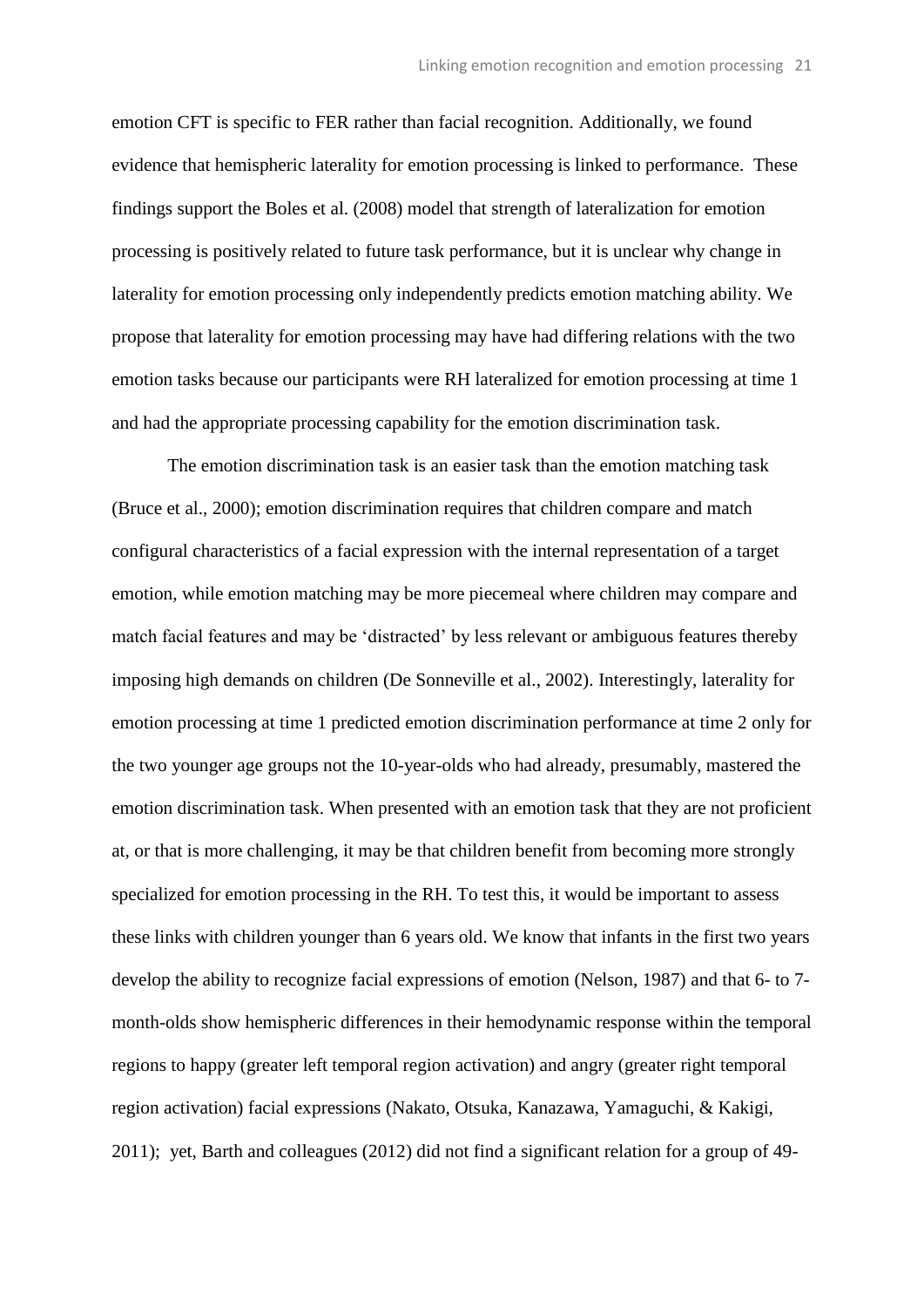month-olds (40% of whole showed a pattern of RH dominance for emotion processing) between performance on the CFT and an emotion recognition task, indicating the relationship may be emerging between 4 and 6 years.

Another reason to explore these patterns with younger children is to understand when emotion processing becomes lateralized. While our findings are broadly consistent with Boles et al. (2008) model (positive relation between laterality for emotion processing and emotion recognition), they also predicted that emotion processing becomes lateralized later in childhood, which our findings do not support (become RH dominant earlier than they proposed). We have shown that 6-year-olds show RH dominance in the patterns of lateralization for emotion processing. Alternatively, we explored patterns of lateralization for emotion processing of earlier developing emotions than later developing emotions (see Workman et al., 2006); it may be that the Boles et al. model is more appropriate when we consider all six basic emotions.

This research highlights that there is a link between task difficulty, performance, and being more strongly RH dominant over time. These findings are consistent with evidence that for groups who may be less proficient at emotion recognition (e.g., younger children, males) that they may also be more strongly lateralized to the RH for emotion processing. In comparison to females, males are less proficient at recognizing emotions (McClure, 2000) and are more strongly RH dominant for emotion processing (e.g., Bourne, 2005). In fact, research shows that younger children (but not older children) and that boys (but not girls) who were more strongly lateralized for emotion processing had stronger performance on an emotion recognition task. Similarly, emotion recognition performance is impaired for those who are higher in social anxiety and depression (Bourke, Douglas, & Porter, 2010; Silvia et al., 2006; Simonian, Beidel, Turner, Berkes, & Long, 2001), and findings show that those who have higher fear of negative evaluation and males who use more negative emotion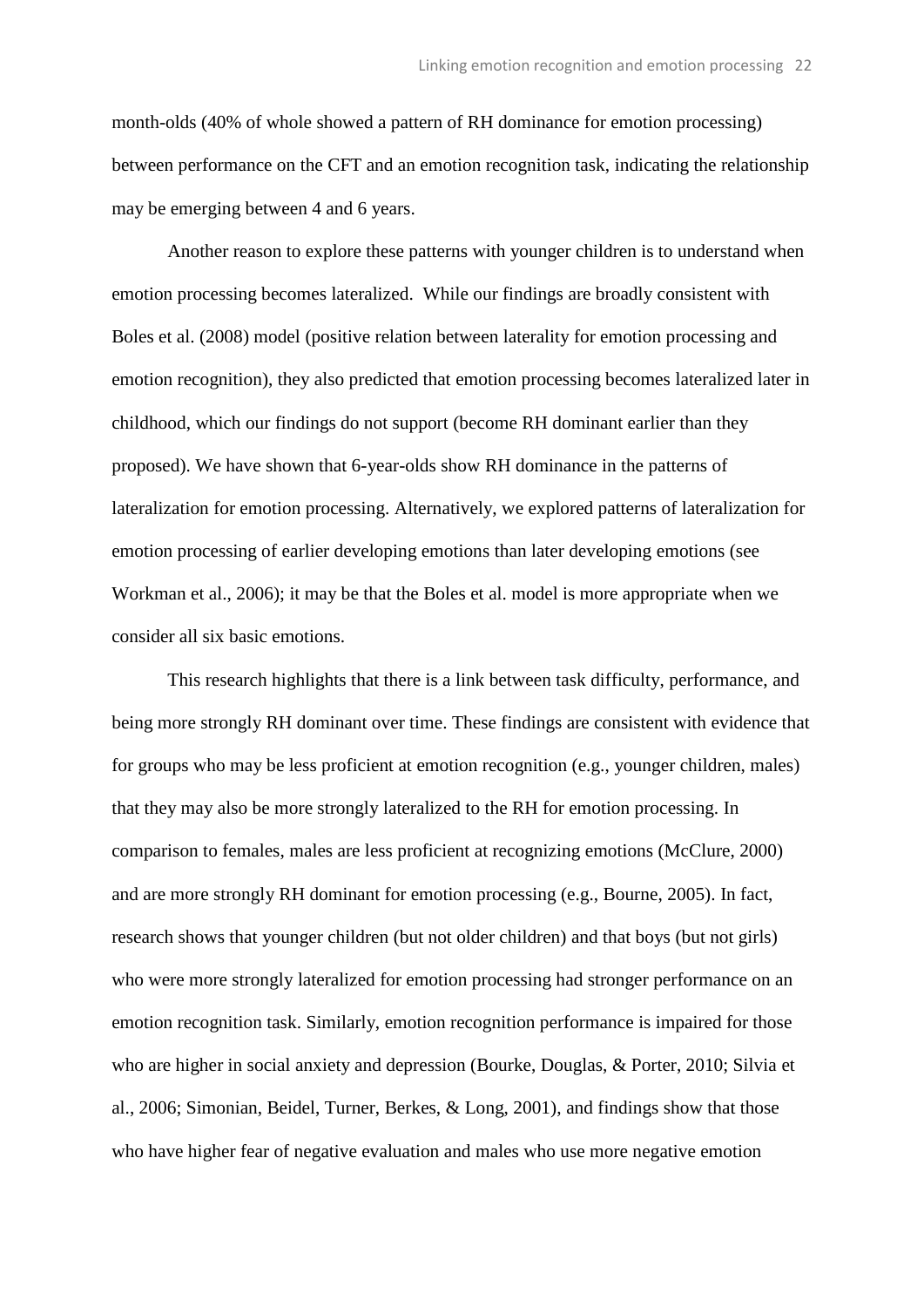regulation strategies have stronger patterns of lateralization to the RH for facial emotion processing (Bourne & Watling, 2014). Therefore, there is converging evidence that at times when FER is weak, there is a benefit of being more strongly lateralized to the RH for emotion processing; longitudinal research is required to explore this with tasks that vary in difficulty (e.g., assessing FER with lower intensity images, varying stimuli presentation times). *Predicting lateralization of emotion processing*

Whilst findings show that there was a relation between emotion lateralization and later emotion recognition, we did not find that time 2 strength of lateralization for emotion processing was predicted from either of the two emotion recognition tasks, the identity task, nor changes in task performance over the year. This suggests that it may be emotion lateralization that develops and influences later FER, rather than the other way around. This proposition is supported by Bourne and Gray (2009) who found that lateralization for emotion processing may be set very early on. They found that exposure to prenatal testosterone accounts for the variability in the strength of lateralization for emotion processing (positive relation), while exposure to hormones later in life through hormone replacement therapy did not influence laterality for emotion processing. However, it may also be that we did not find that the emotion recognition tasks, in particular, predicted lateralization for emotion processing due to their strength of RH lateralization for emotion processing at time 1. It would be important to explore these questions with younger children who are becoming increasingly RH lateralized for emotion processing.

## *Limitations*

This study indicates that laterality plays a role in developing FER ability. However, it is important to recognize that this study used a behavioral task as a proxy measure to assess patterns of hemispheric lateralization for emotion processing. Whilst there is evidence that this task is a strong indicator of emotion processing in the brain, we need to better understand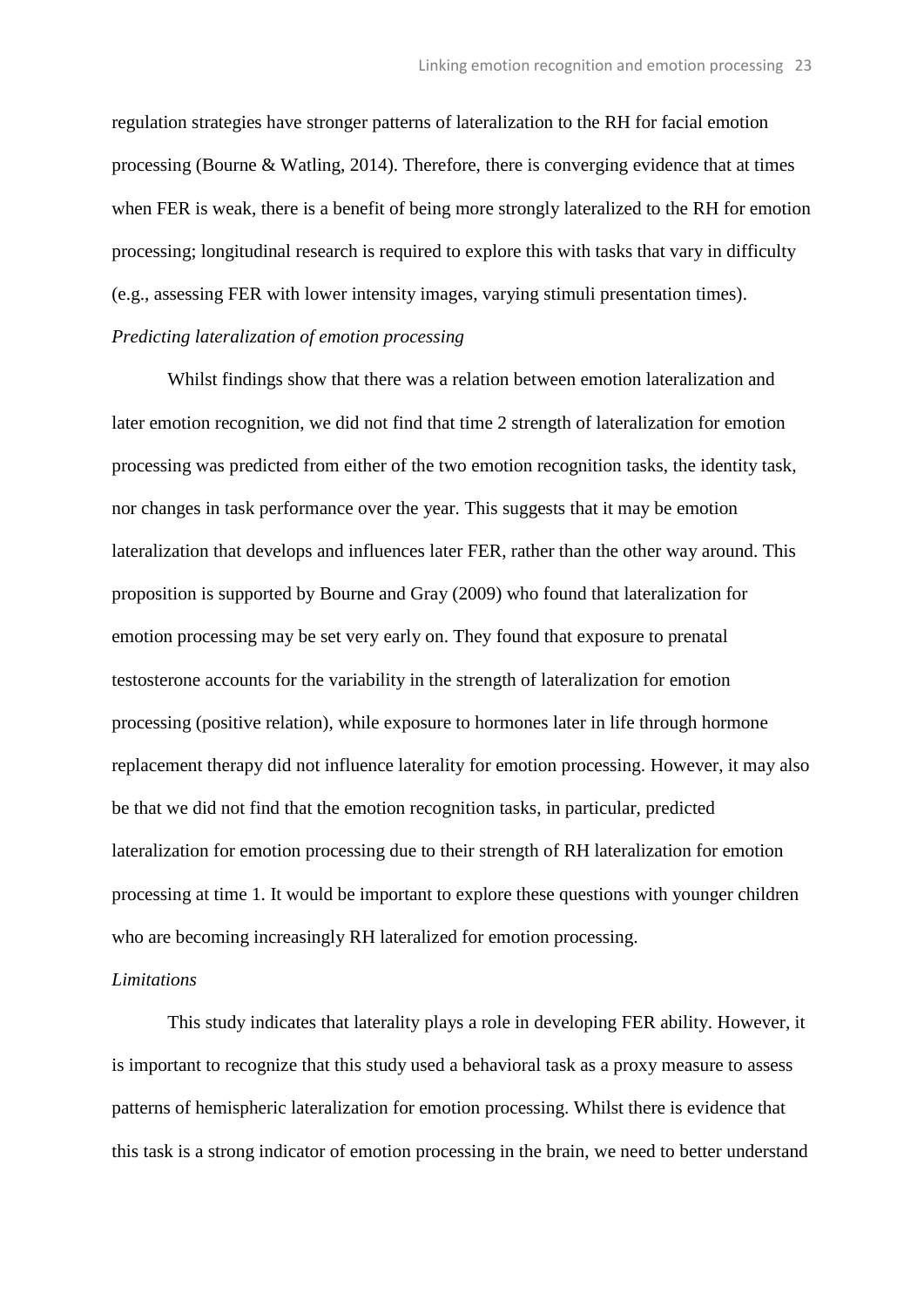what is happening with processing in the brain. Future work using neuroimaging techniques is needed to assess if patterns of activation are lateralized when recognizing emotions, and if greater lateralization predicts differences in FER. Further, whilst our findings suggest that it may be that emotions are first lateralized for processing in the RH and this supports later FER skills, we are unable to address causality with the current design. Future longitudinal work (three points of data collection or more) with younger children would help establish if hemispheric specialization occurs alongside, before, or after FER skills develop.

Importantly, this work does not say anything about how experience may affect the relation. Research has shown that brain activation does change as a result of experience. For instance, Fu and colleagues (2008) found that patients during an acute depressive episode showed elevated amygdala-hippocampal activity when looking at sad faces in comparison to healthy controls, and this was reduced following cognitive-behavioral therapy. It is therefore important to understand how experience may impact the organization of the brain, specifically, hemispheric lateralization for emotion processing.

#### *Summary*

This work demonstrates that the strength of lateralization for facial emotion processing is related to future FER performance, highlighting that where FER skills are continuing to develop that increasing strength of RH lateralization plays an important role. However, it continues to be unclear the role of causality, which should be addressed in future research, alongside exploring these questions using neuroimaging techniques. These findings explain some of the individual differences that we see in FER; it would be important to understand how relations vary for groups with atypical development and to vary FER task difficulty so that we can gain a deeper understanding of the link between FER ability and emotion processing in the brain.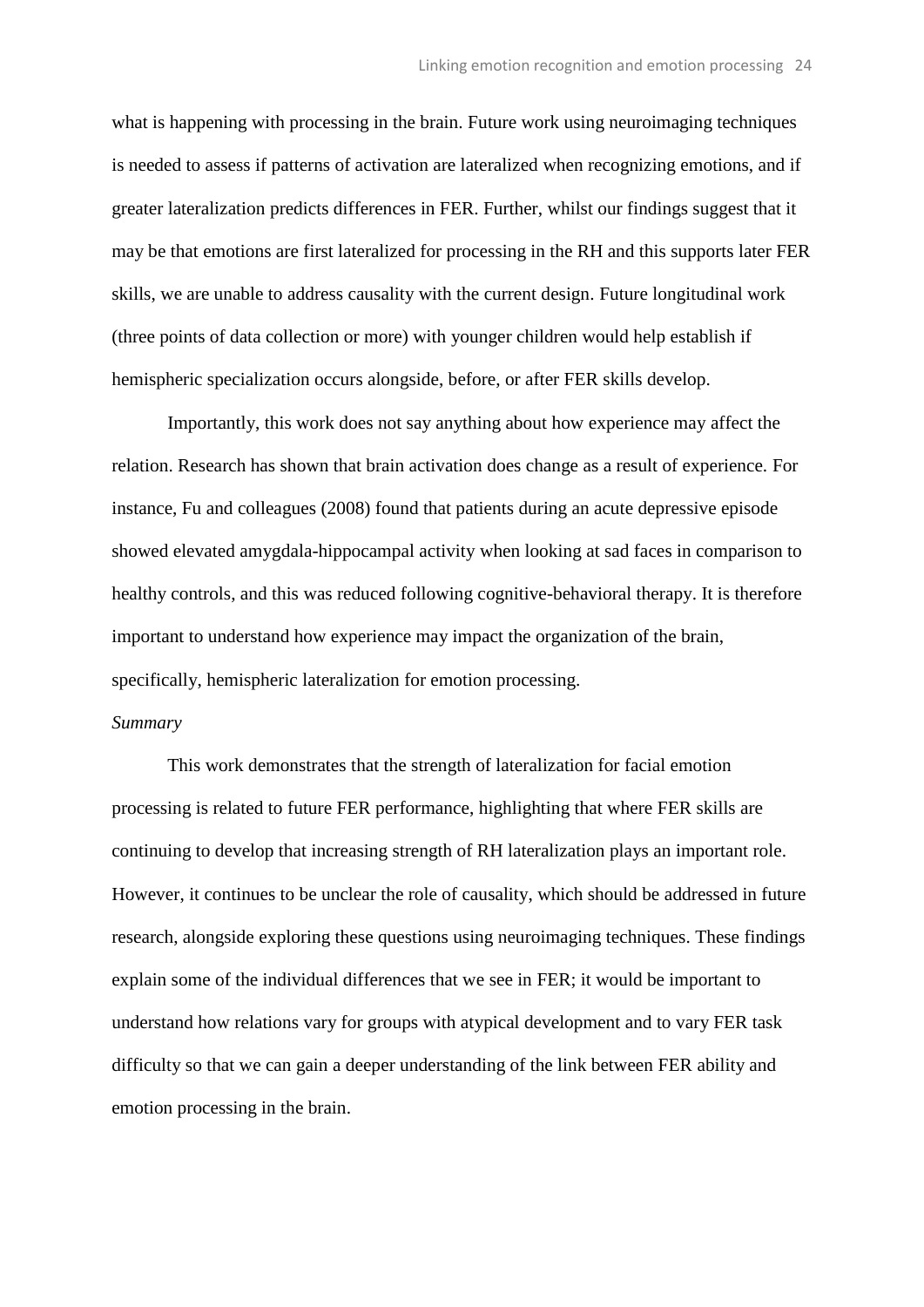#### References

- Aljuhanay, A., Milne, E., Burt, D. M., & Pascalis, O. (2010). Asymmetry in face processing during childhood measured with chimeric faces. *Laterality: Asymmetries of Body, Brain and Cognition, 15,* 439-450. doi:10.1080/13576500902972823
- Ashwin, C., Wheelwright, S., & Baron-Cohen, S. (2005). Laterality Biases to Chimeric Faces in Asperger Syndrome: What is 'Right' About Face-Processing? *Journal of Autism and Developmental Disorders, 35,* 183-196. doi: 10.1007/s10803-004-1997-3
- Barth, J. M., Boles, D. B., Giattina, A. A., & Penn, C. E. (2012). Preschool child and adult lateralization and performance in emotion and language tasks. *Laterality: Asymmetries of Body, Brain and Cognition, 17,* 412-427*.* doi:10.1080/1357650X.2011.626435
- Bava, S., Ballantyne, A. O., May, S. J., & Trauner, D. A. (2005). Perceptual asymmetry for chimeric stimuli in children with early unilateral brain damage. *Brain and Cognition, 59,* 1–10. doi:10.1016/j.bandc.2005.03.004
- Boles, D. B., Barth, J. M., & Merrill, E. C. (2008). Asymmetry and performance: Toward a neurodevelopmental theory. *Brain and Cognition, 66,* 124-139. doi:10.1016/j.bandc.2007.06.002
- Borod, J., Cicero, B., Obler, L., Welkowitz, J., Erhan, H. M., Santschi, C. Agosti, R. M. (1998). Right hemisphere emotional perception: Evidence across multiple channels. *Neuropsychology, 12,* 446–458. doi:10.1037/0894-4105.12.3.446
- Bourke, C., Douglas, K., & Porter, R. (2010). Processing of Facial Emotion Expression in Major Depression: A Review. *Australian & New Zealand Journal of Psychiatry, 44*, 681–696. doi:10.3109/00048674.2010.496359
- Bourne, V. J. (2005). Lateralized processing of positive facial emotion: Sex differences in strength of hemispheric dominance. *Neuropsychologia, 43,* 953-956. doi:10.1016/j.neuropsychologia.2004.08.007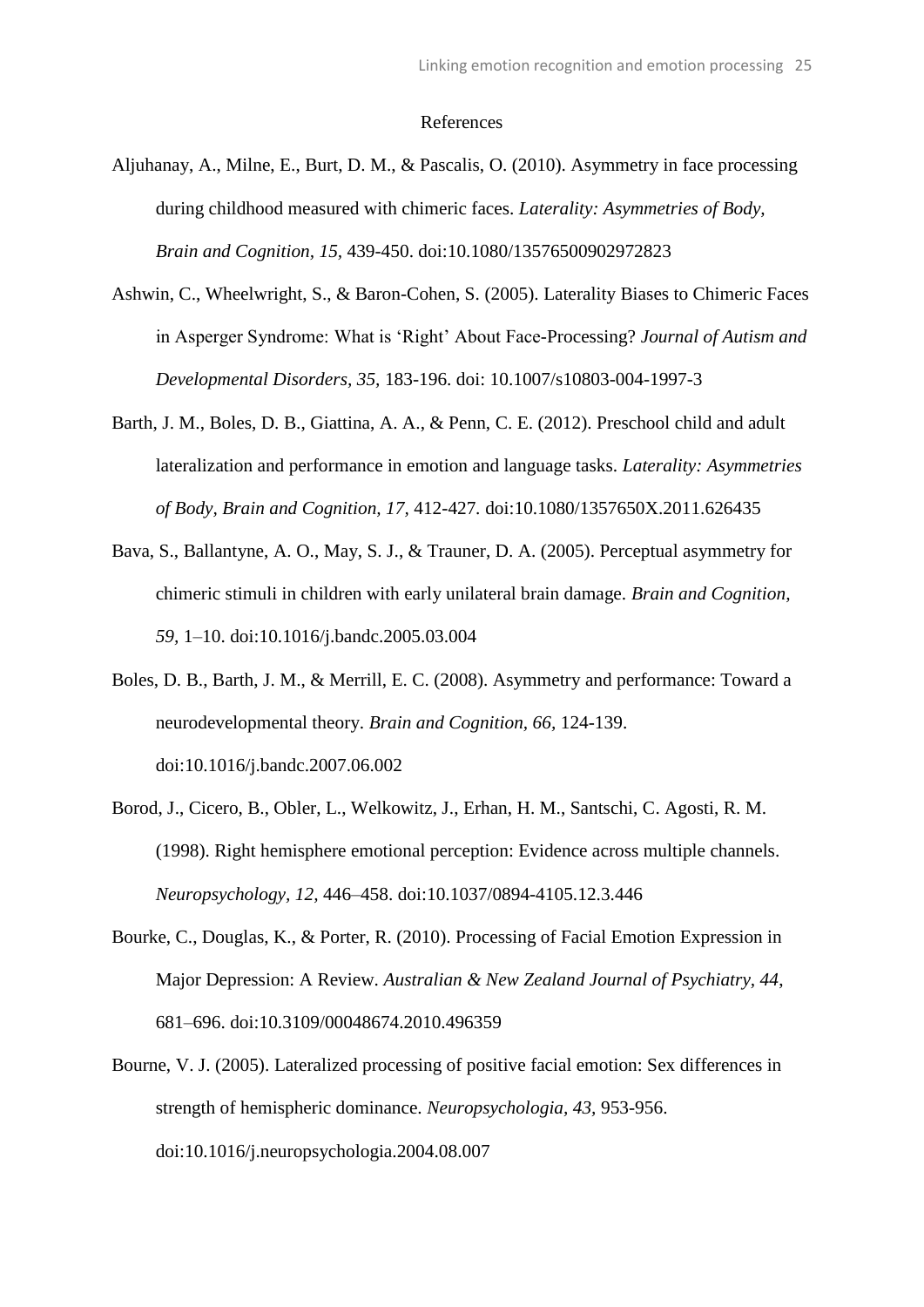- Bourne, V. J. (2010). How are emotions lateralized in the brain? Contrasting existing hypotheses using the chimeric faces test. *Cognition and Emotion, 24,* 903–911. doi:10.1080/02699930903007714
- Bourne, V. J. & Gray, D. L. (2009). Hormone exposure and functional lateralisation: Examining the contributions of prenatal and later life hormone exposure. *Psychoneuroendocrinology, 34,* 1214-1221. doi:10.1016/j.psyneuen.2009.03.010
- Bourne, V. J. & Watling, D. (2014). Individual differences in emotion lateralization and the processing of emotional information arising from social interactions. *Laterality: Asymmetries of Body, Brain and Cognition, 20*, 95-111*.* doi:10.1080/1357650X.2014.925910
- Bowers, D., Bauer, R.M., Coslett, H. & Heilman, K.M. (1985). Processing of faces by patients with unilateral hemisphere lesions: I. Dissociation between judgments of facial affect and facial identity. *Brain and Cognition, 4,* 258-272. doi:10.1016/0278- 2626(85)90020-X
- Bruce, V., Campbell, R. N., Doherty-Sneddon, G., Import, A., Langton, S., McAuley, S., & Wright, R. (2000). Testing face processing skills in children. *British Journal of Development Psychology, 18,* 319-333. doi:10.1348/026151000165715
- Chiang, C. H., Ballantyne, A. O., & Trauner, D. A. (2000). Development of perceptual asymmetry for free viewing of chimeric stimuli. *Brain and Cognition, 44,* 415-424. doi:10.1006/brcg.1999.1202
- Chronaki, G., Hadwin, J. A., Garner, M., Maurage, P., & Sonuga-Barke E. J. S. (2015). The development of emotion recognition from facial expressions and non-linguistic vocalizations during childhood. *British Journal of Developmental Psychology, 33,* 218- 236. doi:10.1111/bjdp.12075

Coronel, J. C. & Federmeier, K. D. (2014). Task demands modulate decision and eye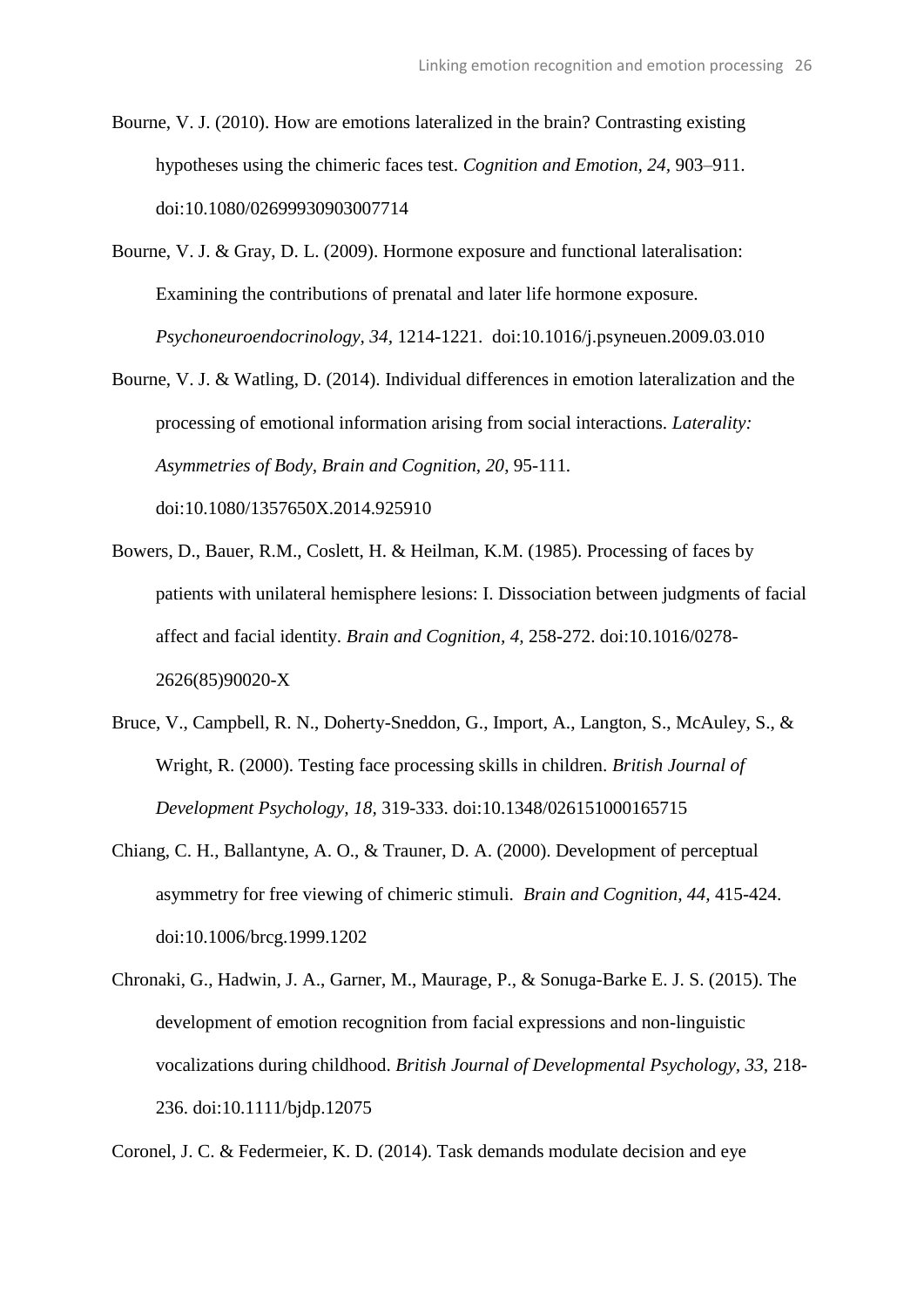movement responses in the chimeric face test: Examining the right hemisphere processing account. *Frontiers in Psychology, 5,* 229. doi: 10.3389/fpsyg.2014.00229

- Damaskinou, N. & Watling, D. (2017). Neurophysiological evidence (ERPs) for hemispheric processing of facial expressions of emotions: Evidence from whole face and chimeric face stimuli. *Laterality: Asymmetries of Body, Brain and Cognition.*  doi:10.1080/1357650X.2017.1361963
- Dekosky, S. T., Heilman, K. M., Bowers, I., & Valenstein, E. (1980). Recognition and discrimination of emotional faces and pictures. *Brain and Language, 9,* 206-214. doi:10.1016/0093-934X(80)90141-8
- De Sonneville, L. M. J., Verschoor, C. A., Njiokiktjien, C., Op het Veld, V., Toorenaar, N., & Vranken, M. (2002). Facial identity and facial emotions: Speed, accuracy, and processing strategies in children and adults. *Journal of Clinical and Experimental Neuropsychology, 24,* 200-213. doi:10.1076/jcen.24.2.200.989
- Durand, K., Gallay, M., Seigneuric, A., Robichon, F., & Baudouin, J. (2007). The development of facial emotion recognition: The role of configural information. *Journal of Experimental Child Psychology, 97,* 14-27. doi:10.1016/j.jecp.2006.12.001
- Fu, C. H. Y, Williams, S. C. R., Cleare, A. J., Scott, J., Mitterschiffthaler, M. T., Walsh, N. D., … Murray, R. M. (2008). Neural responses to sad facial expressions in major depression following cognitive behavioral therapy. *Biological Psychiatry, 64,* 505-512. doi:10.1016/j.biopsych.2008.04.033
- Herba, C. & Phillips, M. (2004). Annotation: Development of facial expression recognition from childhood to adolescence: Behavioural and neurological perspectives. *Journal of Child Psychology and Psychiatry, 45,* 1185-1198. doi:10.1111/j.1469- 7610.2004.00316.x

Johnston, P. J., Kaufman, J., Bajic, J., Sercombe, A., Michie, P. T., Karayanidis, F. (2011).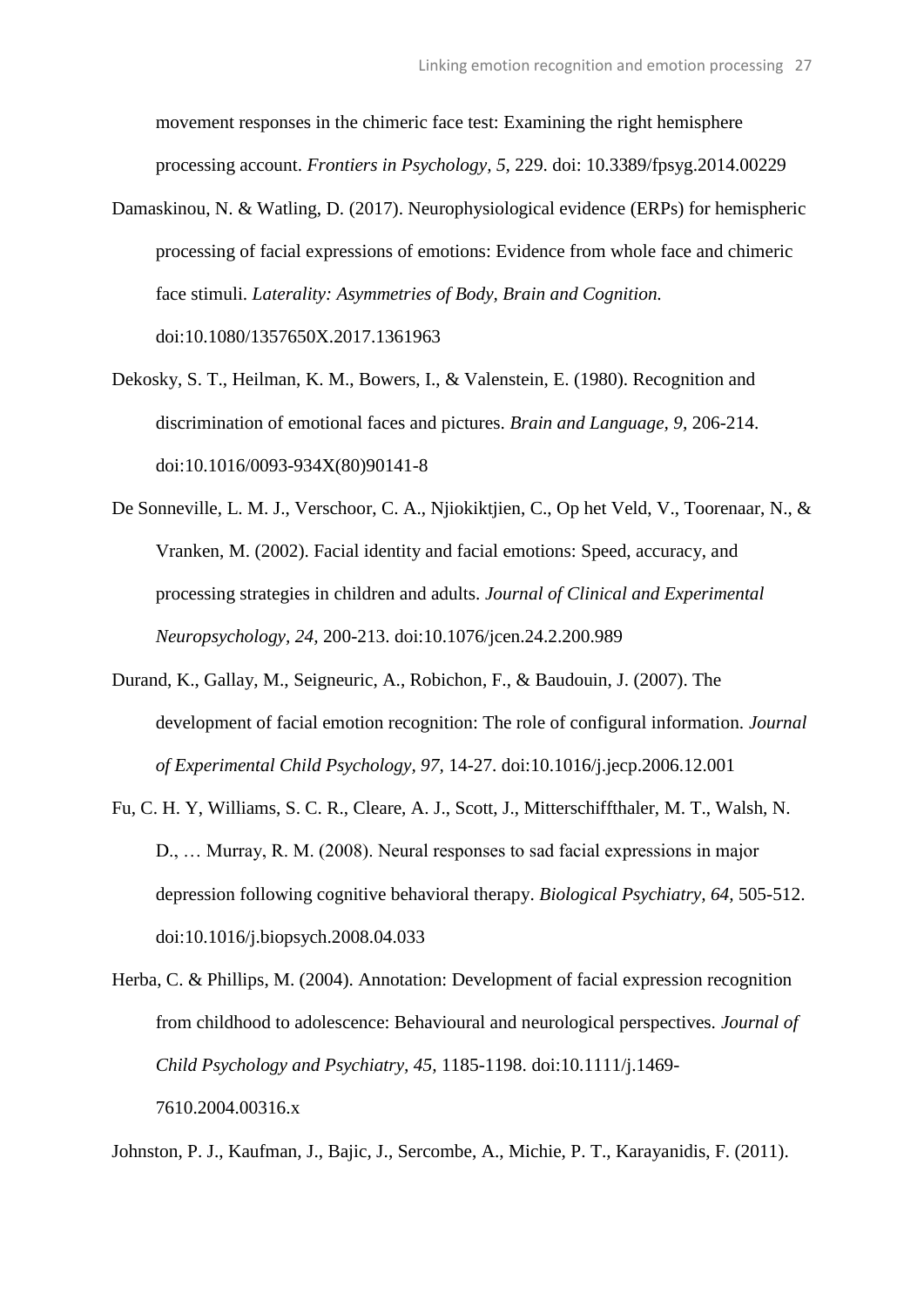Facial emotion and identity processing development in 5- to 15-year-old children. *Frontiers in Psychology, 2,* 26. doi:10.3389/fpsyg.2011.00026

- Kolb, B., Wilson, B., & Taylor, L. (1992). Developmental changes in the recognition and comprehension of facial expression: Implications for frontal lobe function. *Brain and Cognition, 20,* 74-84. doi:10.1016/0278-2626(92)90062-Q
- Kucharska-Pietura, K., & David, A. S. (2003). The perception of emotional chimeric faces in patients with depression, mania and unilateral brain damage. *Psychological Medicine, 33,* 739-745. doi:10.1017/S0033291702007316
- Levine, S. C., & Levy, J. (1986). Perceptual asymmetry for chimeric faces across the life span. *Brain and Cognition, 5,* 291-306. doi:10.1016/0278-2626(86)90033-3
- McClure, E. B. (2000). A meta-analytic review of sex differences in facial expression processing and their development in infants, children, and adolescents. *Psychological Bulletin, 126,* 424-453. doi:10.1037/0033-2909.126.3.424
- Nakato, E., Otsuka, Y., Kanazawa, S., Yamaguchi, M. K., & Kakigi, R. (2011). Distinct differences in the pattern of hemodynamic response to happy and angry facial expressions in infants – A near-infrared spectroscopic study. *NeuroImage, 54,* 1600- 1606. doi:10.1016/j.neuroimage.2010.09.021
- Nelson, C. A. (1987). The recognition of facial expressions in the first two years of life: Mechanisms of development. *Child Development, 58,* 889-909. doi: 10.2307/1130530
- Reinenbach, L. & Masters, J. C. (1983). Children's use of expressive and contextual cues in judgments of emotion. *Child Development, 54,* 993-1004. doi:10.2307/1129903
- Runtime Revolution [Computer Software]. (2007). Version 3.0. Free Software Foundation, Inc., https://github.com/runrev/livecode
- Silvia, B. P. J., Allan, W. D., Beauchamp, D. L., Maschauer, E. L., Workman, J. O., & Biased, J. O. (2006). Biased recognition of happy facial expressions in social anxiety.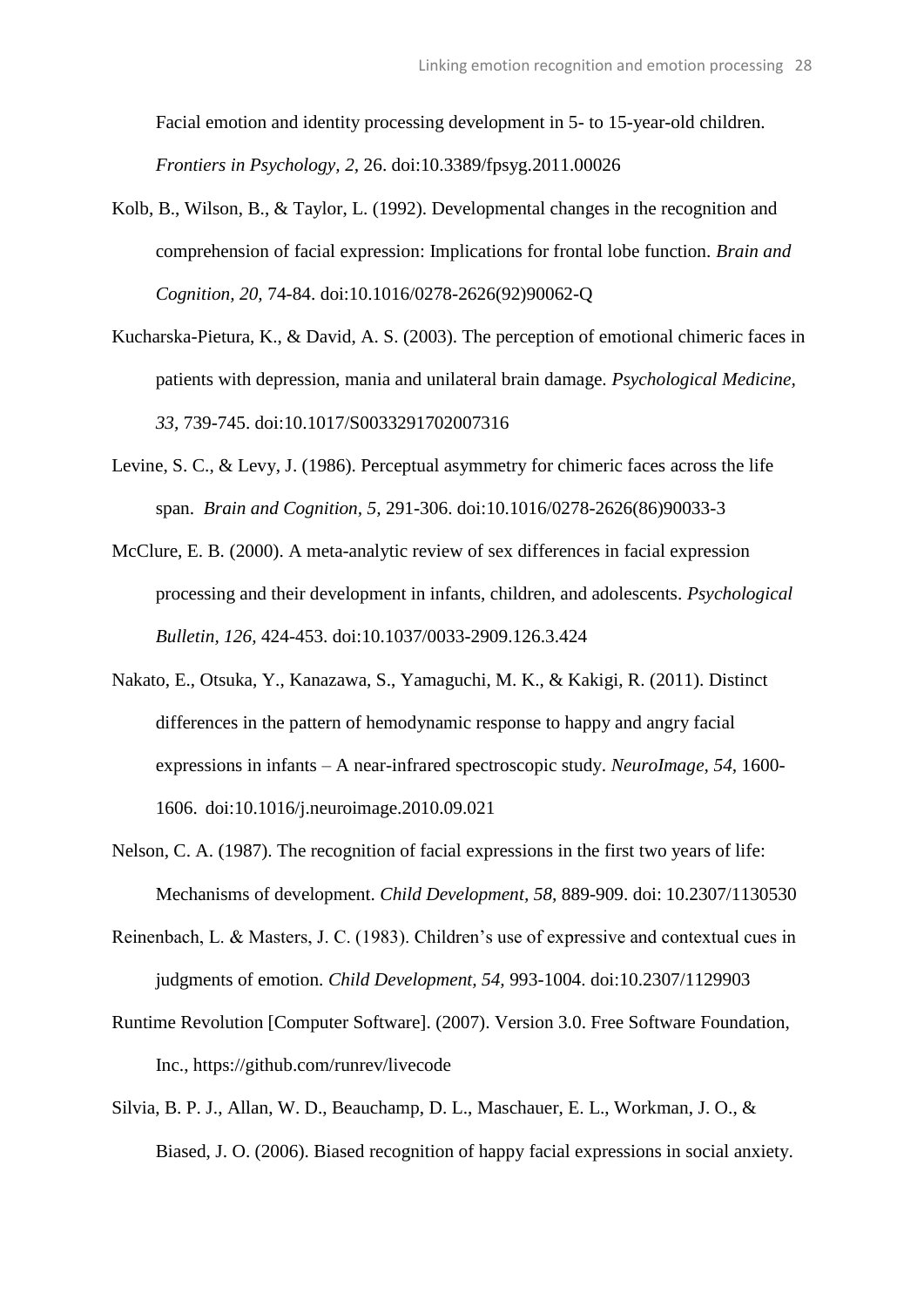*Journal of Social and Clinical Psychology, 25*, 585–602. doi:10.1521/jscp.2006.25.6.585

- Simonian, S. J., Beidel, D. C., Turner, S. M., Berkes, J. L., & Long, J. H. (2001). Recognition of facial affect by children and adolescents diagnosed with social phobia. *Child Psychiatry and Human Development, 32*, 137–145. doi:10.1023/A:1012298707253
- Tottenham, N., Tanaka, J. W., Leon, A. C., McCarry, T., Nurse, M., Hare, T. A., … Nelson, C. (2009). The NimStim set of facial expressions: Judgements from untrained research participants. Psychiatry Research, 168(3), 242–249. doi:10.1016/j.psychres.2008.05.006
- Voyer, D., Voyer, S. D., & Tramonte, L. (2012). Free-viewing laterality tasks: A multilevel meta-analysis. *Neuropsychology, 26,* 551-567. doi:10.1037/a0028631
- Watling, D. & Bourne, V. (2007). Linking children's neuropsychological processing of emotion with their knowledge of emotion expression regulation. *. Laterality: Asymmetries of Body, Brain and Cognition, 12,* 381-396. doi:10.1080/13576500701381630
- Watling, D., & Bourne, V. (2013). Sex differences in the relationship between children's emotional expression discrimination and their developing hemispheric lateralization. *Developmental Neuropsychology, 38*, 496-506. doi:10.1080/87565641.2013.826660
- Watling, D., Workman, L. & Bourne, V. (2012) The development of lateralized emotion processing: A review. *Laterality: Asymmetries of Body, Brain and Cognition, 17*, 389- 411. doi:10.1080/1357650X.2012.682160
- Workman, L., Chilvers, L., Yeomans, H., & Taylor, S. (2006). Development of cerebral lateralisation for recognition of emotions in chimeric faces in children aged 5 to 11. *Laterality: Asymmetries of Body, Brain and Cognition*, 11(6), 493–507. doi:10.1080/13576500600724963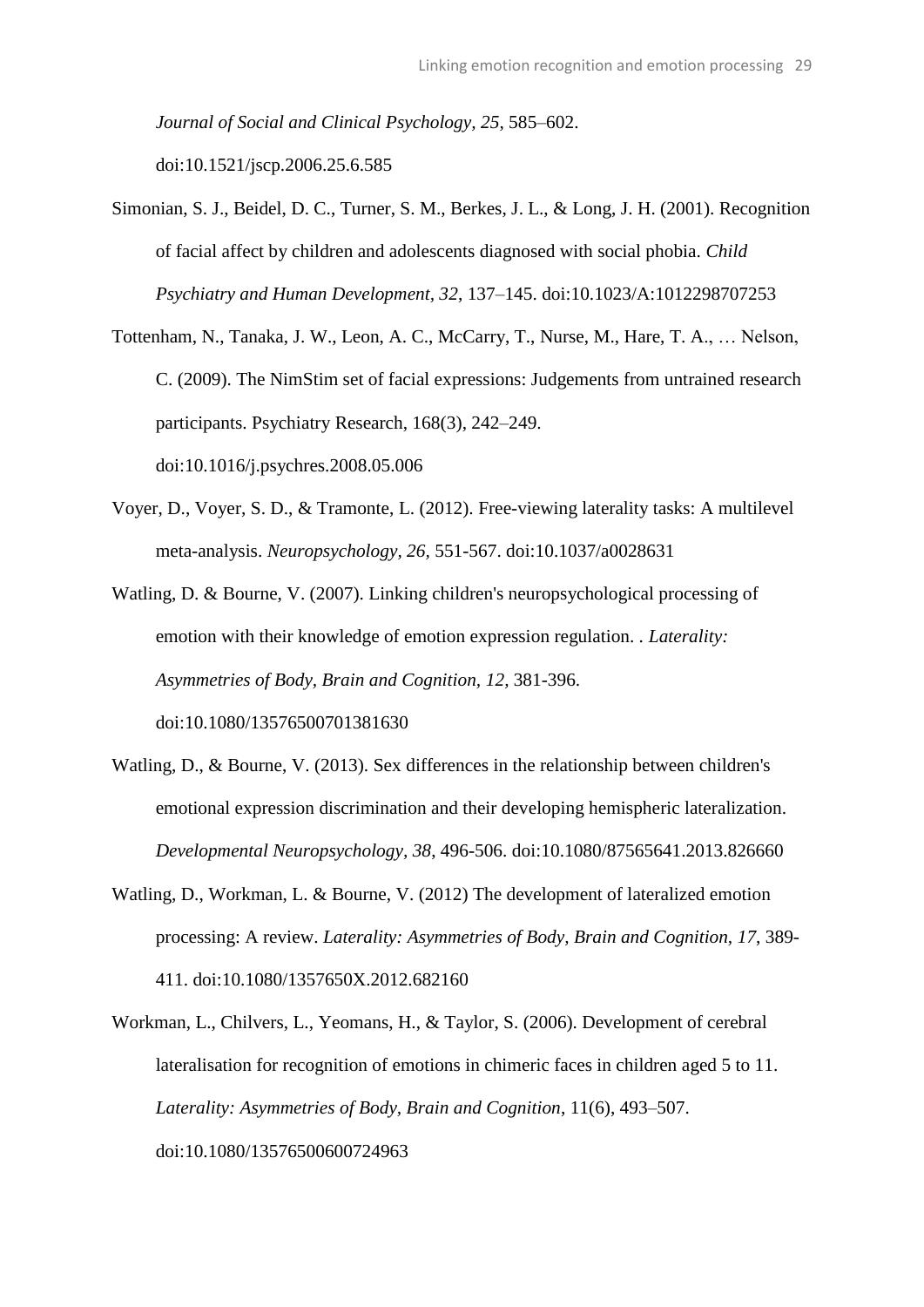Table 1. Bivariate correlations  $(N = 160)$ 

|                                              | 2.  | 3.  | 4.                   | 5.       | 6.       | 7.           | 8.          | 9.       | 10.     | 11.       | 12.       | 13.       |
|----------------------------------------------|-----|-----|----------------------|----------|----------|--------------|-------------|----------|---------|-----------|-----------|-----------|
| 1. Age group                                 | .10 | .00 | $-.06$               | $.25***$ | $.25***$ | $.24**$      | $.20**$     | $.32***$ | $.25**$ | $-.10$    | $-.04$    | $-.02$    |
| 2. LQ <sub>1</sub>                           |     |     | $.46$ *** $-.38$ *** | .13      | $.24**$  | $.16+$       | $.18*$      | .04      | .03     | .02       | .02       | .00.      |
| 3. LQ <sub>2</sub>                           |     |     | $.64***$             | .03      | .04      | .02          | $.15+$      | .07      | $-.01$  | $-.01$    | .11       | $-.06$    |
| 4. LQ <sub>change</sub>                      |     |     |                      | $-.07$   | $-12$    | $-.10$       | .04         | .05      | .00.    | .00.      | .12       | $-.04$    |
| 5. T1 Emotion discrimination                 |     |     |                      |          | $.25***$ | $.38***.19*$ |             | .09      | .12     | $-.83***$ | $-18*$    | .03       |
| 6. T2 Emotion discrimination                 |     |     |                      |          |          | $.18*$       | $.34***.09$ |          | .13     | $.34***$  | .13       | .04       |
| 7. T1 Emotion matching                       |     |     |                      |          |          |              | $.34***.09$ |          | $-.03$  | $-.27***$ | $-.60***$ | $-.08$    |
| 8. T2 Emotion matching                       |     |     |                      |          |          |              |             | .01      | .02     | .01       | $.55***$  | .01       |
| 9. T1 Identity matching                      |     |     |                      |          |          |              |             |          | $.14+$  | $-.04$    | $-.08$    | $-.57***$ |
| 10. T2 Identity matching                     |     |     |                      |          |          |              |             |          |         | $-.04$    | .04       | $.73***$  |
| 11. Emotion discrimination <sub>change</sub> |     |     |                      |          |          |              |             |          |         |           | $.25$ **  | $-.01$    |
| 12. Emotion matching <sub>change</sub>       |     |     |                      |          |          |              |             |          |         |           |           | .08       |
| 13. Identity matching <sub>change</sub>      |     |     |                      |          |          |              |             |          |         |           |           |           |

 $+\frac{}{p}$  < .10; \* p < .05; \*\* p  $\leq$  .01; \*\*\* p  $\leq$  .001; T1 = time point 1, T2 = time point 2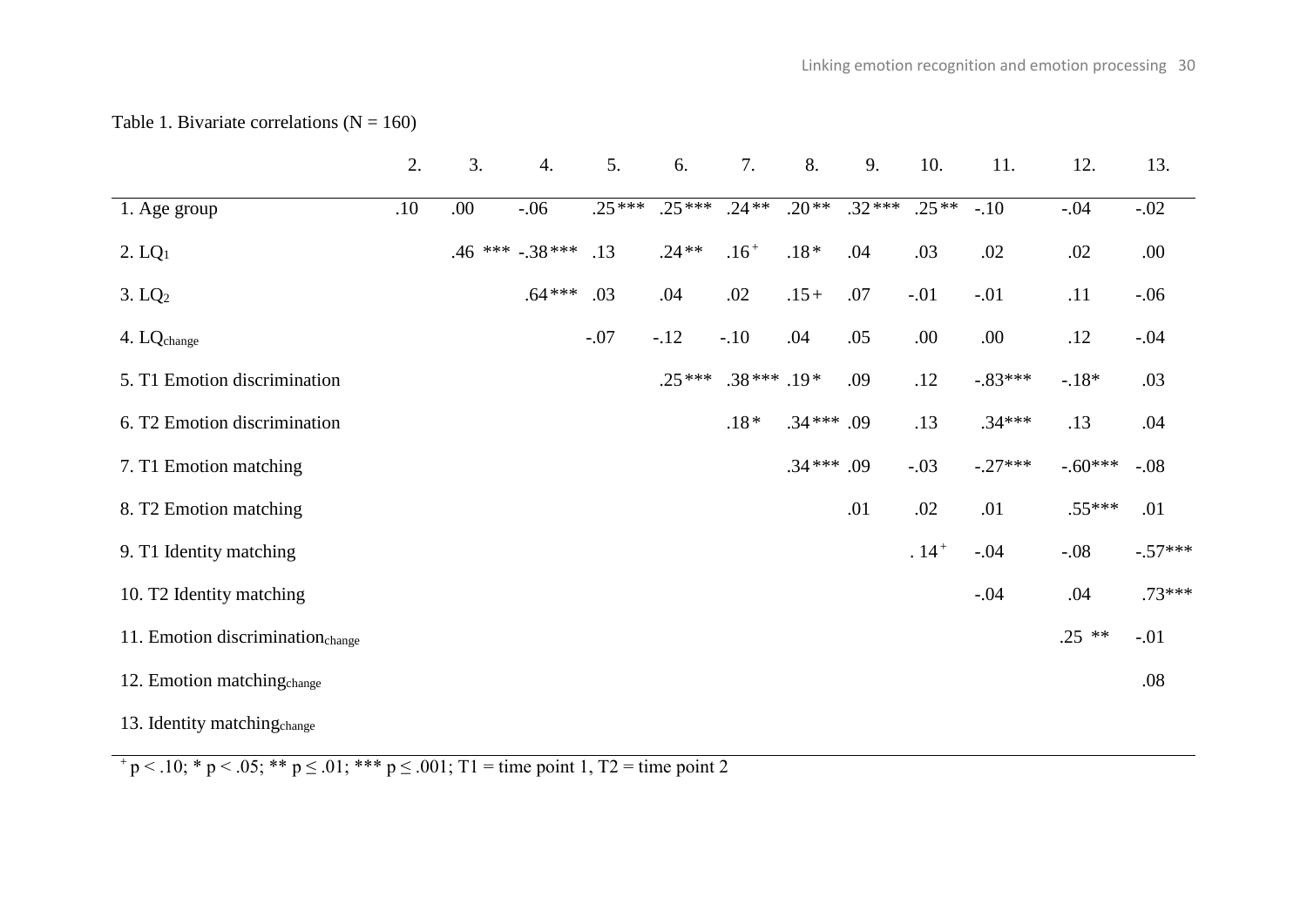|         |                                  |          | Predictor statistics |      | Block change statistics   |                |  |
|---------|----------------------------------|----------|----------------------|------|---------------------------|----------------|--|
|         |                                  | $\beta$  | $\mathbf{t}$         | p    | Significance              | $\mathbb{R}^2$ |  |
| Block 1 | Sex                              | 0.451    | 0.610                |      | .543 $F(3, 146) = 5.87$ , | .108           |  |
|         | Age group                        | 0.336    | 1.460                | .146 | $p=.001$                  |                |  |
|         | T1 Emotion Discrimination        | 0.115    | 3.396                | .001 |                           |                |  |
| Block 2 | Sex                              | 0.989    | 1.097                |      | .275 $F(3, 143) = 6.59$ , | .216           |  |
|         | Age group                        | 0.812    | 2.913                | .004 | p < .001                  |                |  |
|         | T1 Emotion Discrimination        | 0.096    | 2.964                | .004 |                           |                |  |
|         | $LQ_1$                           | 19.876   | 2.878                | .005 |                           |                |  |
|         | $LQ_1 * Sex$                     | $-1.942$ | 0.581                | .562 |                           |                |  |
|         | $LQ_1^*$ Age group               | $-3.227$ | 2.996                | .003 |                           |                |  |
| Block 3 | Sex                              | 0.983    | 0.924                |      | .357 $F(3, 140) = 0.04$ , | .217           |  |
|         | Age group                        | 0.795    | 2.638                | .009 | $p = .991$                |                |  |
|         | T1 Emotion Discrimination        | 0.097    | 2.944                | .004 |                           |                |  |
|         | $LQ_1$                           | 18.826   | 2.382                | .019 |                           |                |  |
|         | $LQ_1 * Sex$                     | $-1.504$ | 0.408                | .684 |                           |                |  |
|         | $LQ_1$ <sup>*</sup> Age group    | $-3.144$ | 2.548                | .012 |                           |                |  |
|         | LQ <sub>change</sub>             | $-2.076$ | 0.230                | .818 |                           |                |  |
|         | LQ <sub>change</sub> * Sex       | 0.919    | 0.286                | .776 |                           |                |  |
|         | LQ <sub>change</sub> * Age group | 0.052    | 0.054                | .957 |                           |                |  |

Table 2. Regression analyses summary predicting time 2 emotion discrimination performance

Note: Sex  $(0 = male, 1 = female)$ . Three cases had standardized residuals outside of  $+/$ 2.5, two of which had Cook's distance > .10 and were removed from the analysis above; prior to removal only block 1 was significant with 13% of variance accounted for.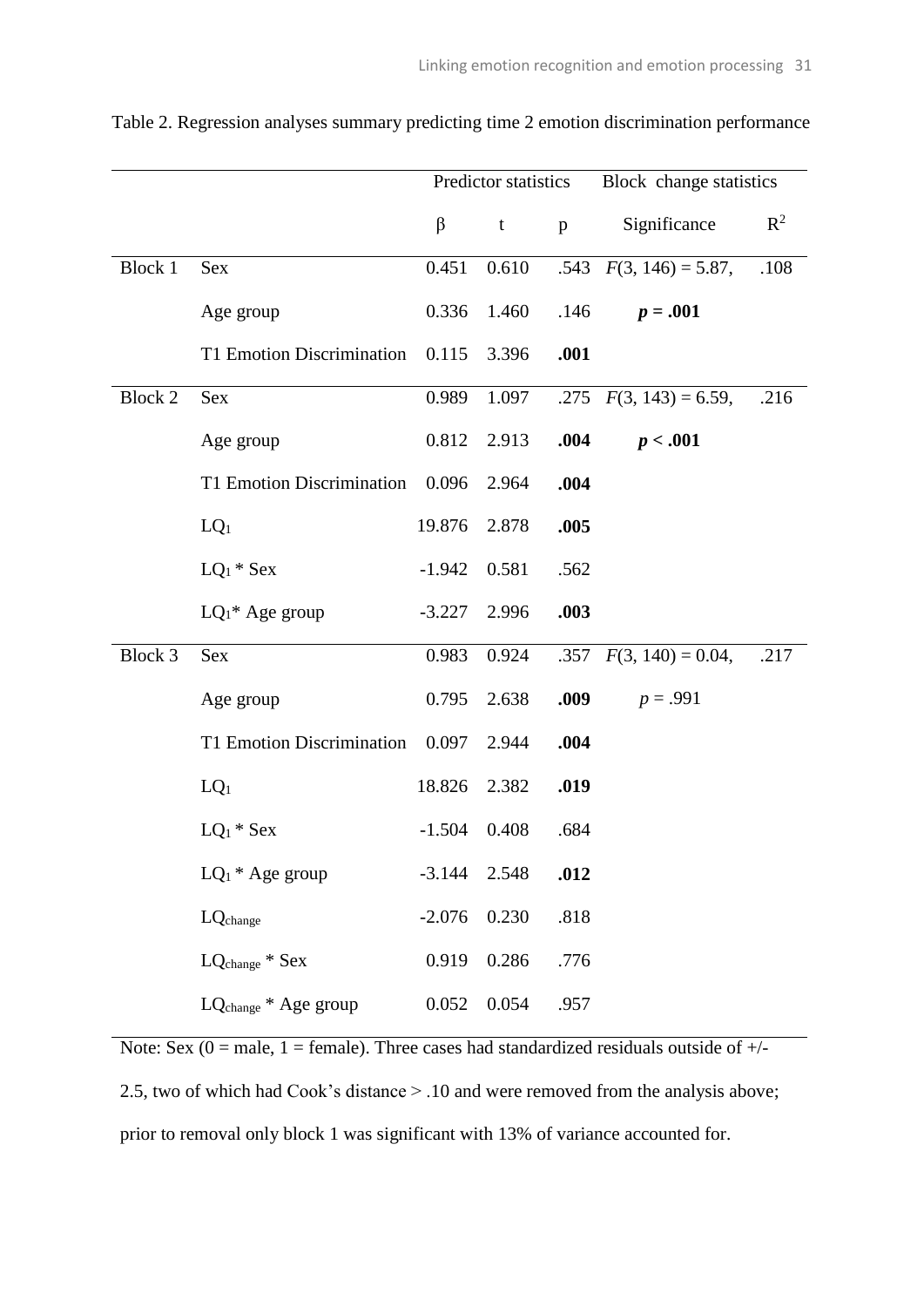|         |                                  |           | Predictor statistics |         | Block change statistics   |       |  |
|---------|----------------------------------|-----------|----------------------|---------|---------------------------|-------|--|
|         |                                  | $\beta$   | t                    | p       | Significance              | $R^2$ |  |
| Block 1 | Sex                              | 3.690     | 1.769                | .079    | $F(3, 146) =$             | .171  |  |
|         | Age group                        | 1.086     | 1.660                | .099    | 10.02, p < .001           |       |  |
|         | T1 Emotion Matching              | 0.269     | 4.186                | $-.001$ |                           |       |  |
| Block 2 | <b>Sex</b>                       | 1.504     | 0.550                |         | .583 $F(3, 143) = 0.83$ , | .185  |  |
|         | Age group                        | 1.122     | 1.304                | .194    | $p = .479$                |       |  |
|         | T1 Emotion Matching              | 0.269     | 4.096                | $-.001$ |                           |       |  |
|         | $LQ_1$                           | $-15.319$ | 0.727                | .468    |                           |       |  |
|         | $LQ_1 * Sex$                     | 13.566    | 1.348                | .180    |                           |       |  |
|         | $LQ_1$ <sup>*</sup> Age group    | $-0.383$  | 0.118                | .906    |                           |       |  |
| Block 3 | <b>Sex</b>                       | 3.083     | 1.083                |         | .281 $F(3, 140) = 2.56$ , | .227  |  |
|         | Age group                        | 1.639     | 1.822                | .071    | $p = .058$                |       |  |
|         | T1 Emotion Matching              | 0.276     | 4.265                | $-.001$ |                           |       |  |
|         | $LQ_1$                           | 7.635     | 0.333                | .740    |                           |       |  |
|         | $LQ_1 * Sex$                     | 6.605     | 0.614                | .540    |                           |       |  |
|         | $LQ_1$ <sup>*</sup> Age group    | $-2.950$  | 0.825                | .411    |                           |       |  |
|         | LQ <sub>change</sub>             | 56.959    | 2.195                | .030    |                           |       |  |
|         | LQ <sub>change</sub> * Sex       | $-14.064$ | 1.507                | .134    |                           |       |  |
|         | LQ <sub>change</sub> * Age group | $-3.133$  | 1.139                | .257    |                           |       |  |

Table 3. Regression analyses summary predicting time 2 emotion matching performance

Note: Sex ( $0 =$  male,  $1 =$  female). Four cases had standardized residuals outside of  $+/2.5$ , two of which had Cook's distance > .10 and were removed from the analysis above; prior to removal only block 1 was significant with 15% of variance accounted for.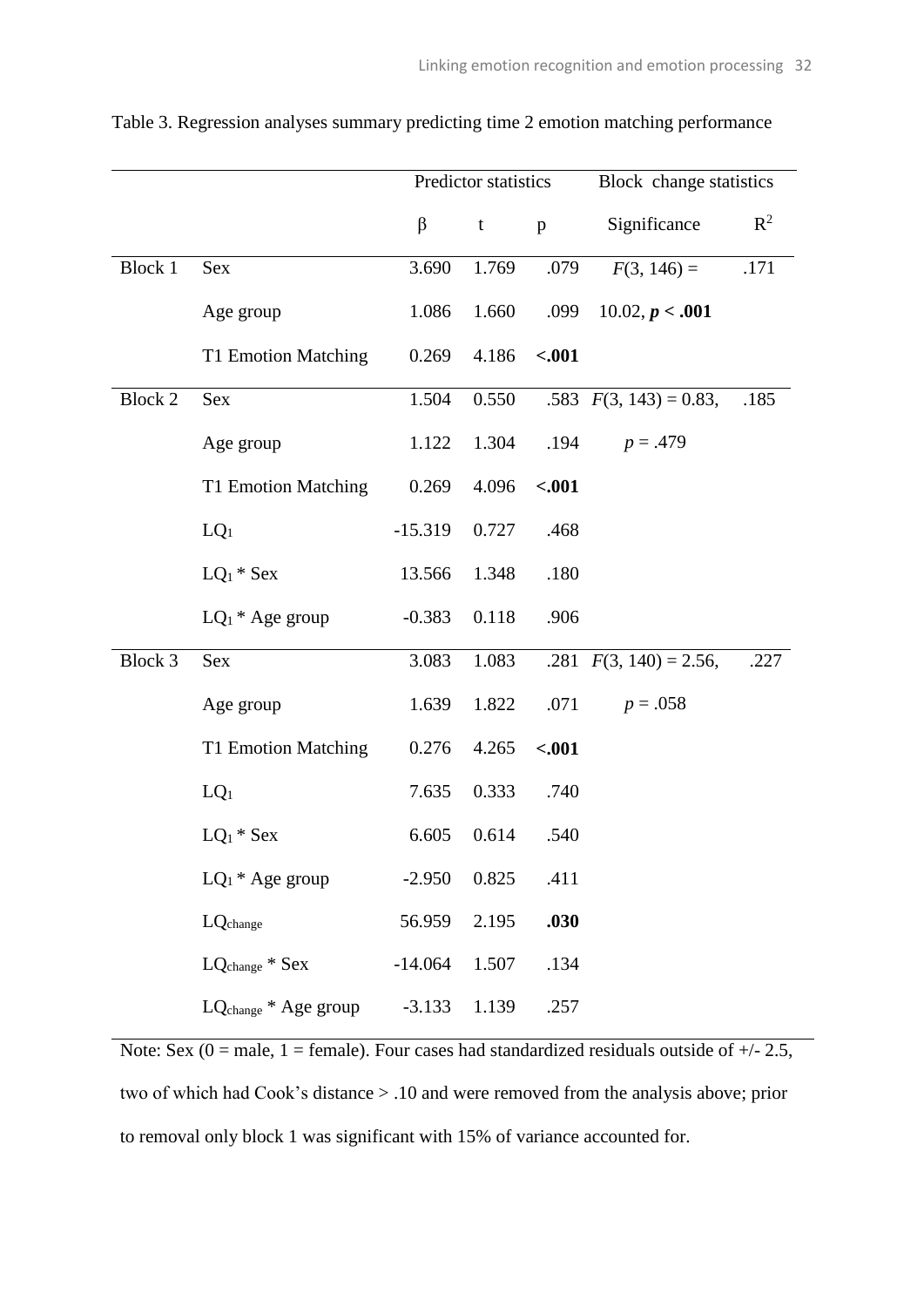|                |                                  |           | Predictor statistics |              | Block change statistics   |       |  |
|----------------|----------------------------------|-----------|----------------------|--------------|---------------------------|-------|--|
|                |                                  | $\beta$   | $\mathbf t$          | $\mathbf{p}$ | Significance              | $R^2$ |  |
| <b>Block 1</b> | Sex                              | 3.989     | 1.286                |              | .200 $F(3, 147) = 4.12$ , | .078  |  |
|                | Age group                        | 2.886     | 2.872                | .005         | $p = .008$                |       |  |
|                | T1 Identity Matching             | 0.031     | 0.311                | .756         |                           |       |  |
| <b>Block 2</b> | <b>Sex</b>                       | 6.276     | 1.580                |              | .116 $F(3, 144) = 1.49$ , | .105  |  |
|                | Age group                        | 1.461     | 1.153                | .251         | $p = .221$                |       |  |
|                | T1 Identity Matching             | 0.044     | 0.435                | .665         |                           |       |  |
|                | $LQ_1$                           | $-5.892$  | 0.194                | .847         |                           |       |  |
|                | $LQ_1 * Sex$                     | $-12.857$ | 0.863                | .389         |                           |       |  |
|                | $LQ_1$ <sup>*</sup> Age group    | 8.833     | 1.746                | .083         |                           |       |  |
| Block 3        | Sex                              | 5.782     | 1.360                |              | .176 $F(3, 141) = 0.33$ , | .111  |  |
|                | Age group                        | 1.145     | 0.856                | .393         | $p=.807$                  |       |  |
|                | T1 Identity Matching             | 0.019     | 0.184                | .854         |                           |       |  |
|                | $LQ_1$                           | $-15.265$ | 0.445                | .657         |                           |       |  |
|                | $LQ_1 * Sex$                     | $-11.101$ | 0.677                | .499         |                           |       |  |
|                | $LQ_1$ <sup>*</sup> Age group    | 10.592    | 1.954                | .053         |                           |       |  |
|                | LQ <sub>change</sub>             | $-30.588$ | 0.773                | .441         |                           |       |  |
|                | $LQ_{change} * Sex$              | $-0.673$  | 0.047                | .962         |                           |       |  |
|                | LQ <sub>change</sub> * Age group | 3.980     | 0.931                | .353         |                           |       |  |

Table 4. Regression analyses summary predicting time 2 identity matching performance

Note: Sex ( $0 =$  male,  $1 =$  female). One case had standardized residuals outside of  $+/2.5$ with Cook's distance  $> .10$  and was removed from the analysis above; prior to removal only block 1 was significant with 7% of variance accounted for.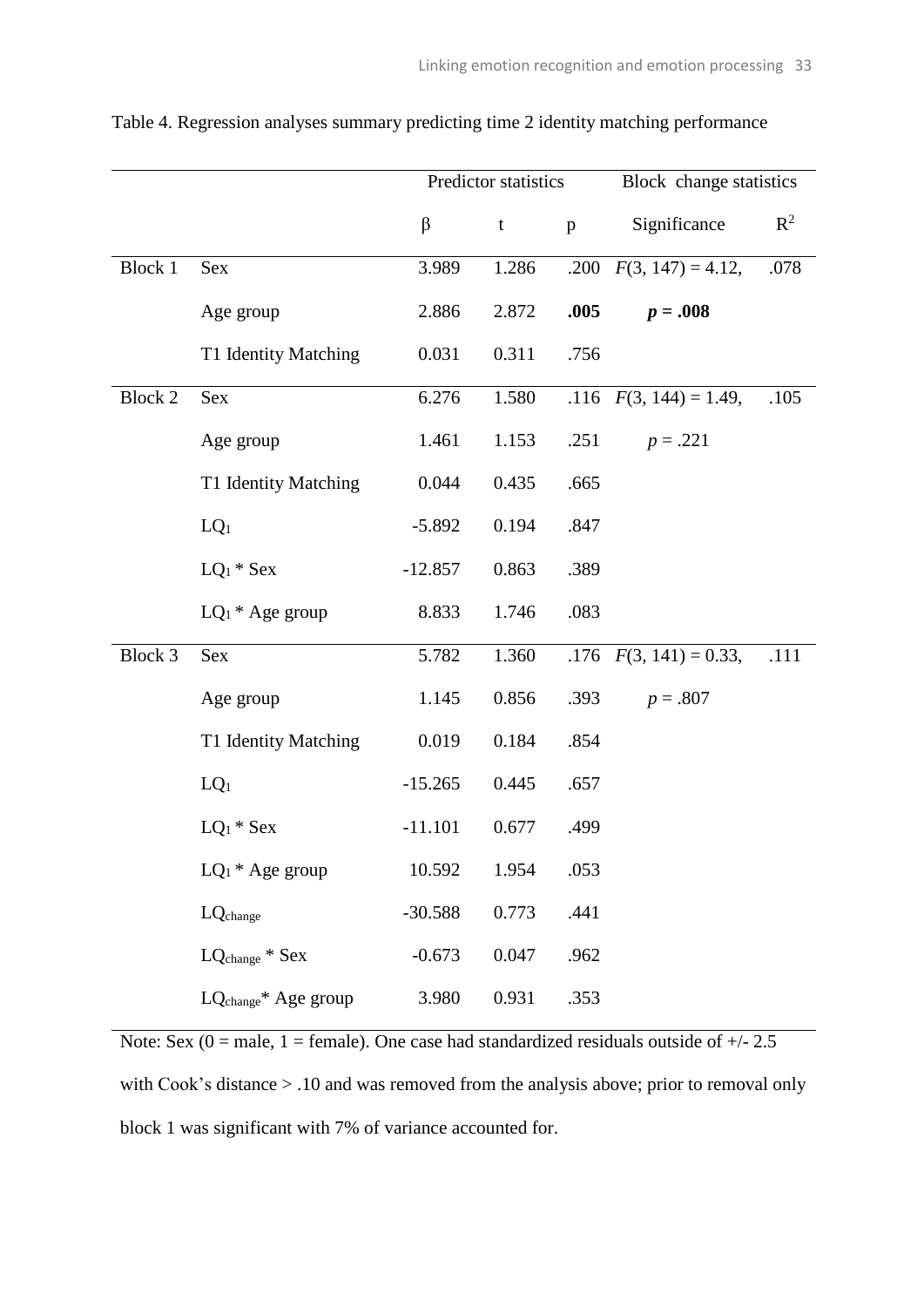Figure 1. Chimeric face trial, with happy emotion shown in the left visual field (LVF) on the top face and in the right visual field (RVF) in the bottom face

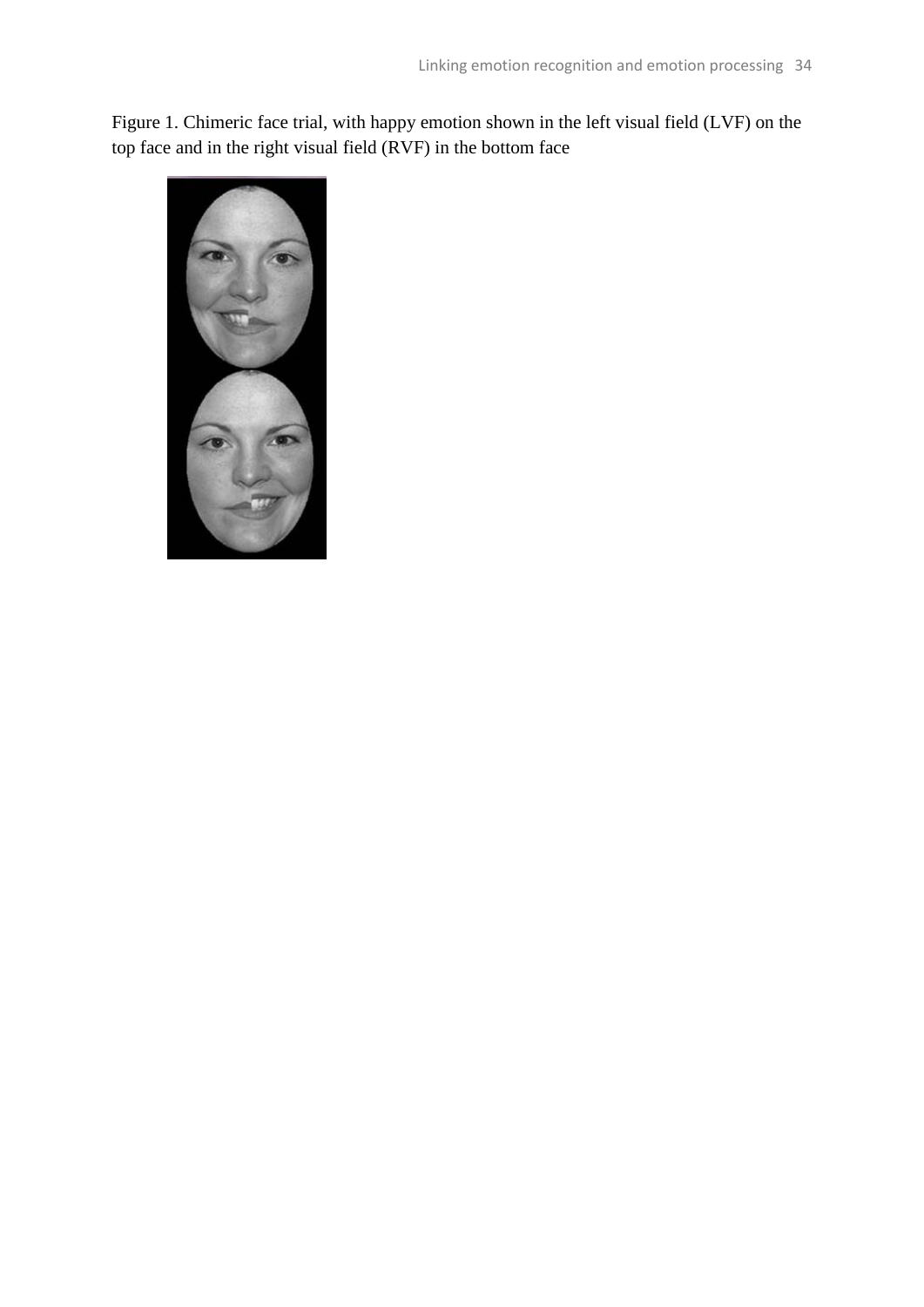## Figure 2. Trial screen shots for each of the three performance tasks

a) Example of an emotion discrimination trial



b) Example of an emotion matching trial



c) Example of an identity matching trial

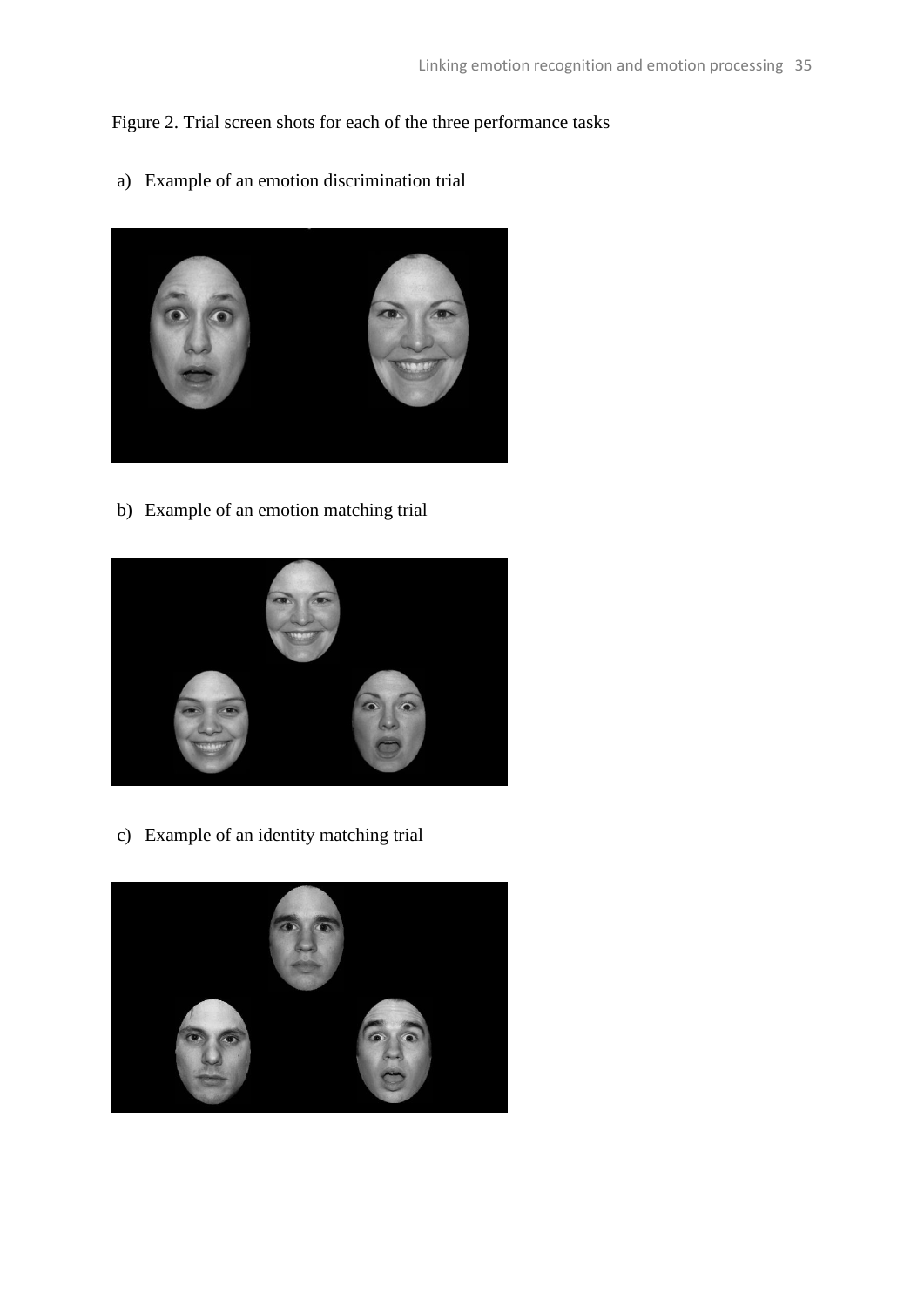

Figure 3: Mean (SE) of tasks performance (percentage correct) by age group and time point of visitation (initial [Time 1] and plus 12 months [Time 2])